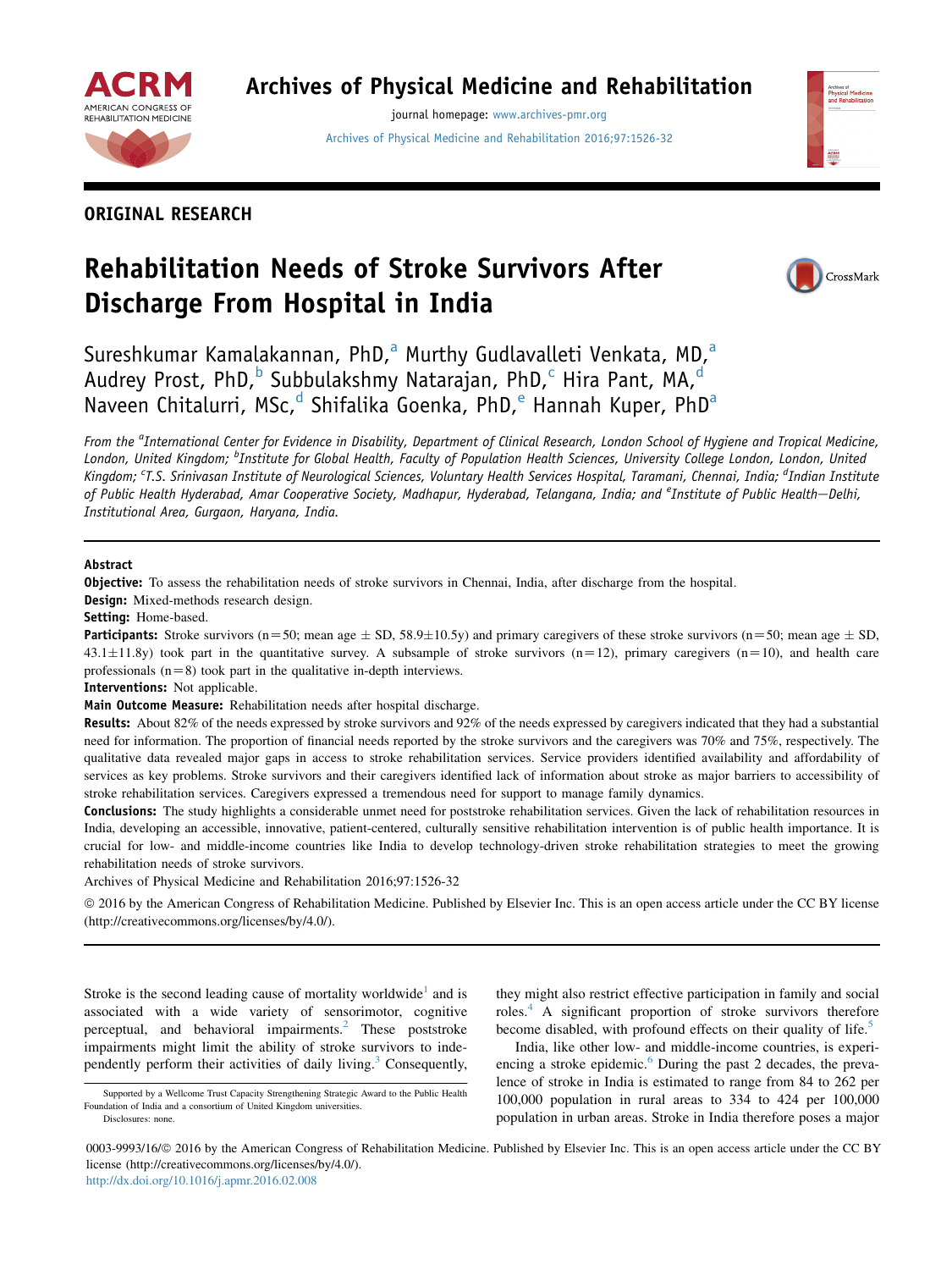public health challenge, given the disabling nature of the condition and the growing magnitude of disability.

There is a dearth of information about the rehabilitation needs of persons with disabilities, especially after stroke, in India where persons with disabilities in general encounter several barriers to access rehabilitation services.<sup>[7-9](#page-6-0)</sup> One would expect the needs of stroke survivors in India to be substantial and diverse, given the range of disabilities caused by stroke and the existing barriers to access services.

This situation warrants an understanding of the needs of the stroke survivors living in a country like India, since this would assist in developing innovative rehabilitation interventions that are accessible, patient-centered, and culturally sensitive. It could also facilitate the efficient use of locally available resources to meet the rehabilitation needs of stroke survivors in this context. Therefore, this study was undertaken to assess the various kinds of rehabilitation needs among the stroke survivors, and the factors contributing to these needs, using a mixed-methods approach. The primary objective of this study was to assess the rehabilitation needs of stroke survivors in Chennai, India, after discharge from the hospital.

## Methods

This formative study used (1) a structured questionnaire with a purposively selected sample of 50 stroke survivors and 50 caregivers; and (2) qualitative in-depth interviews with a subsample of 12 stroke survivors, 10 primary caregivers looking after them, and 8 health care professionals involved in providing stroke rehabilitation services.

#### Study setting

The study was conducted in T.S. Srinivasan Institute of Neurological Sciences-The Voluntary Health Services Multispecialty Hospital and Research Center, Chennai, Tamil Nadu, India, between August 2013 and December 2013. Formal ethics approval was obtained from Institutional Ethics committees.

#### Participant inclusion and exclusion criteria

Persons were eligible for inclusion in the study if they met the following criteria: (1) they were adults; (2) they had recently received a diagnosis of stroke (within the previous 6wk) as defined by the World Health Organization<sup>10</sup>; (3) the stroke was of minor or moderate severity (ie, score of  $1-15$  according to the National Institutes of Health [NIH] Stroke Scale<sup>11-13</sup>); (4) they had been discharged from the hospital; and (5) they were residing at home with a primary caregiver. Stroke survivors were excluded if any of the following criteria were present: (1) severe communication problems (scoring >1 in dysarthria and best language component of the NIH Stroke Scale<sup>[11-13](#page-6-0)</sup>); (2) severe cognitive difficulties (scoring >1 in orientation, executive function, inattention, and language components of the NIH Stroke Scale components for cognition<sup>[11-13](#page-6-0)</sup>); (3) severe comorbidities (severe psychiatric illness, hearing loss, vision loss); (4) severe stroke (ie, scoring >15 according to the NIH Stroke Scale<sup>11-13</sup>); and (5) inability to provide consent autonomously.

List of abbreviations: NIH National Institutes of Health

#### Quantitative methods

The survey was conducted using a structured needs assessment questionnaire, specifically developed for the study. Its purpose was to identify the rehabilitation needs of stroke survivors and the barriers and facilitators encountered by them in accessing stroke rehabilitation services. Separate questionnaire schedules were developed for stroke survivors and their primary caregivers based on the World Health Organization Disability Assessment Schedule<sup>14</sup> as well as tools used in previous studies.<sup>[15](#page-6-0)</sup>

St[a](#page-5-0)tistical analysis was completed using STATA 13.<sup>a</sup> The frequency of each kind of response was calculated separately, and an aggregate score was obtained for each domain. The aggregate score for each kind of response in a domain (ie, the aggregate score of "small," "moderate," "large," and "very large" need) was then converted into proportions of "total needs" for each of these domains.

### Qualitative methods

Separate topic guides with open-ended questions and prompts were developed for stroke survivors, their primary caregivers, and health professionals. The in-depth interview process ended when a saturation point was reached. The purpose of the in-depth interviews was to gain a comprehensive understanding of the experiences of the stroke survivors and their primary caregivers in relation to accessing stroke rehabilitation services and their rehabilitation needs after stroke. All the interviews were audiorecorded with consent from the respondents.

The qualitative data were transcribed verbatim and translated into English. Transcribed data were then analyzed using the framework approach.[16](#page-6-0)

## Results

#### **Demographics**

Using hospital records, we identified 99 stroke survivors. Thirteen (13.1%) of them did not survive after hospital discharge. Twentyone (21.2%) could not be contacted, and 15 (15.1%) resided far from the hospital. In total, 50 stroke survivors and 50 primary caregivers linked to them were selected to participate in the study. Almost all participants were living within a 20- to 30-km radius of the hospital. The demographic and clinical characteristics of the participants are shown in [tables 1](#page-2-0) and [2](#page-2-0).

#### Quantitative results

All study participants reported needs in every domain incorporated in the questionnaire. None of the participants mentioned not having any rehabilitation needs. [Figures 1](#page-3-0) and [2](#page-3-0) show the proportion of total needs for each domain reported by the stroke survivors and caregivers. The most important need for both stroke survivors and primary caregivers was related to information about "stroke and stroke rehabilitation service." About 82% of the needs expressed by stroke survivors and about 92% of the needs expressed by caregivers in this domain indicated that they had a substantial need for information. Financial needs and support was the second most important domain for participants. The proportion of needs reported by the stroke survivors and the caregivers in this domain was nearly 70% and 75%, respectively.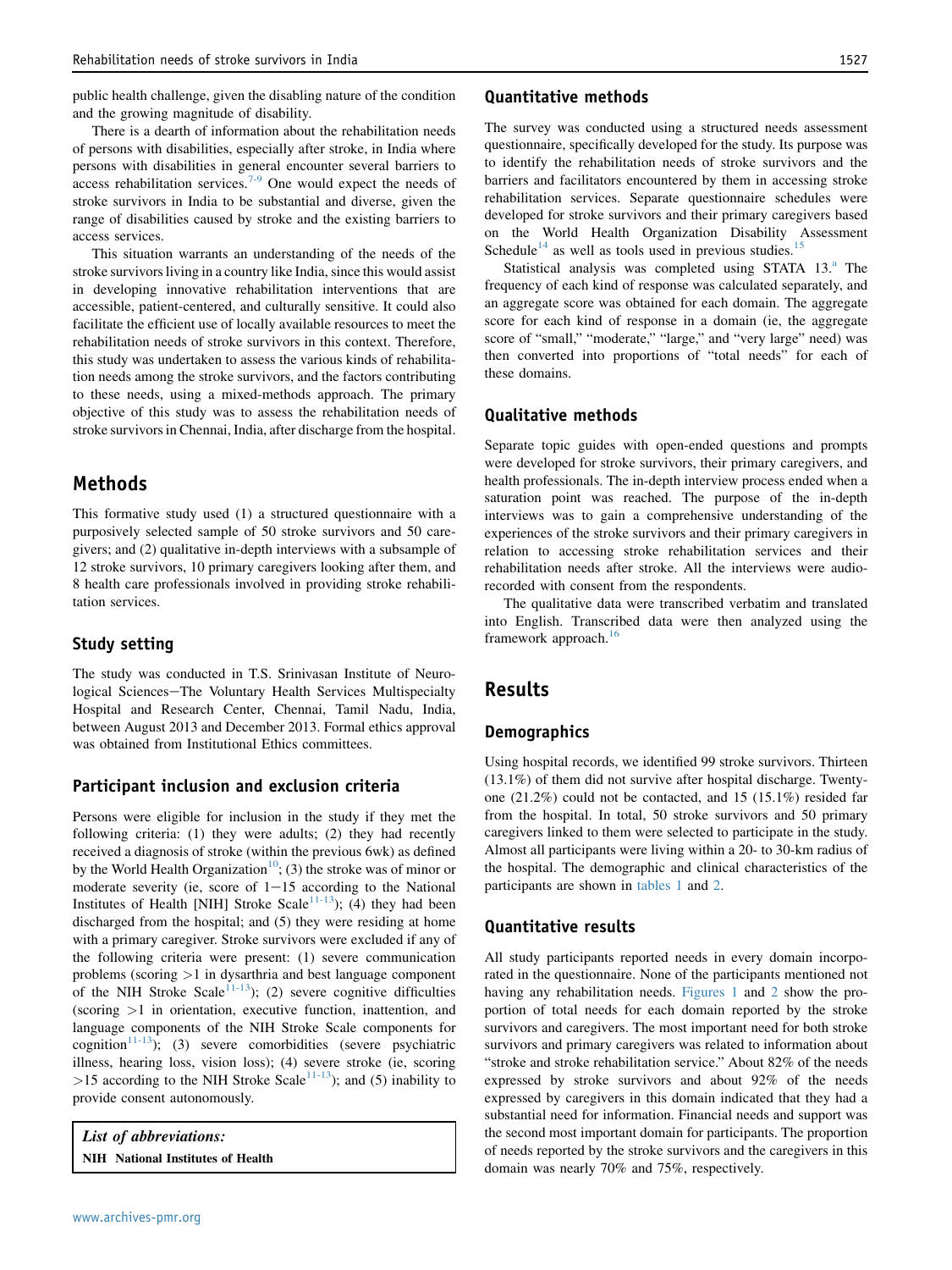| Characteristics                   | Male Participants | Female Participants | All Participants | P for Male-Female Differences |
|-----------------------------------|-------------------|---------------------|------------------|-------------------------------|
| Sex                               | 33 (66)           | 17(34)              | 50 (100)         | <b>NA</b>                     |
| Age $(y)$                         | $57.2 \pm 10.2$   | $61.9 \pm 10.6$     | $58.9 \pm 10.5$  | .13                           |
| Education: primary or higher      | 24(73)            | 12(70)              | 36(72)           | .88                           |
| Marital status: married           | 33 (100)          | 17 (100)            | 50 (100)         | 1.00                          |
| Working before stroke             | 30(91)            | 4(24)               | 34(68)           | $.00*$                        |
| Currently working in the same job | 6(18)             | 0(0)                | 6(12)            | $.00*$                        |
| First-ever stroke                 | 33 (100)          | 15 (88)             | 48 (96)          | $.04*$                        |
| Stroke type                       |                   |                     |                  |                               |
| Ischemic                          | 31 (94)           | 16(94)              | 47 (94)          | .88                           |
| Hemorrhagic                       | 2(6)              | 1(6)                | 3(6)             | 1.00                          |
| Stroke severity                   |                   |                     |                  |                               |
| Minor                             | 11(33)            | 5(29)               | 16(32)           | .77                           |
| Moderate                          | 22(67)            | 12(71)              | 34(68)           | .77                           |
| Affected side                     |                   |                     |                  |                               |
| Right                             | 14 (42)           | 10(59)              | 24 (48)          | .28                           |
| Left                              | 18 (55)           | 5(30)               | 23(46)           | .09                           |
| Both                              | 1(3)              | 2(11)               | 3(6)             | .26                           |
| Receiving physiotherapy           | 3(9)              | 4(24)               | 7(14)            | .17                           |
| Use of mobility aids              | 7(21)             | 4(24)               | 11(22)           | .87                           |

<span id="page-2-0"></span>Table 1 Demographic and clinical characteristics of stroke survivors

NOTE. Values are n (%), mean  $\pm$  SD, or as otherwise indicated.

Abbreviation: NA, not applicable.

 $P < .05.$ 

The other important rehabilitation needs prioritized by both the stroke survivors and their caregivers were those related to the management of symptoms after stroke, rehabilitation services, and support in the community. The proportion of needs expressed by the stroke survivors and caregivers in these domains approximately ranged from 55% to 65%. Caregivers expressed that they need to be looked after by other family members and the community while they provided care and support to the stroke survivors. Sixty-eight percent of the responses from caregivers were related to this domain. About 50% of the needs expressed by the study participants were related to the stroke survivors' psychological needs and needs related to transfers and mobility. Both stroke survivors and their caregivers felt that stroke survivors require assistance to deal with their poststroke psychological issues and mobility problems.

The needs expressed by both the stroke survivors and caregivers for the rest of the domains were less than 50%. There was no statistically significant difference between the needs expressed by stroke survivors and their caregivers in any of these domains.

### Qualitative results

Results from the qualitative in-depth interviews agreed with and complemented findings from the quantitative survey.

#### Gaps in access to stroke rehabilitation services

Findings from the in-depth interviews helped investigators in deriving a framework  $(f \circ g)$  for understanding the gaps in access to stroke rehabilitation services and provides reasons for the stroke survivors to have substantial rehabilitation needs. Greater details about the barriers to accessibility of stroke rehabilitation services are provided in [supplemental table S1](#page-7-0) (available online only at <http://www.archives-pmr.org/>).

#### Availability of rehabilitation services

There was a wide gap between the demand and supply of stroke rehabilitation services in Chennai. Findings from the study reveal that there was an acute insufficiency of rehabilitation services for people with disabilities in general, even in a major metropolitan city such as Chennai. Rehabilitation services to assist people with

#### Table 2 Demographic characteristics of the primary caregivers of stroke survivors

| Characteristics                     | Male Participants | Female Participants | All Participants | P for Male-Female Differences |
|-------------------------------------|-------------------|---------------------|------------------|-------------------------------|
| Sex                                 | 12(24)            | 38(76)              | 50(100)          | <b>NA</b>                     |
| Age $(y)$                           | $37.9 \pm 14.0$   | $44.7 \pm 10.7$     | $43.1 \pm 11.8$  | .08                           |
| Education: primary school or higher | 12 (100)          | 28(73.7)            | 40(80)           | $.04*$                        |
| Employed                            | 11(91.6)          | 14(36.8)            | 25(50)           | $.00*$                        |
| Previous training for caregiving    | 0(0)              | 0(0)                | 0(0)             | 1.00                          |

NOTE. Values are n (%), mean  $\pm$  SD, or as otherwise indicated.

Abbreviation: NA, not applicable.

 $*$   $P < .05$ .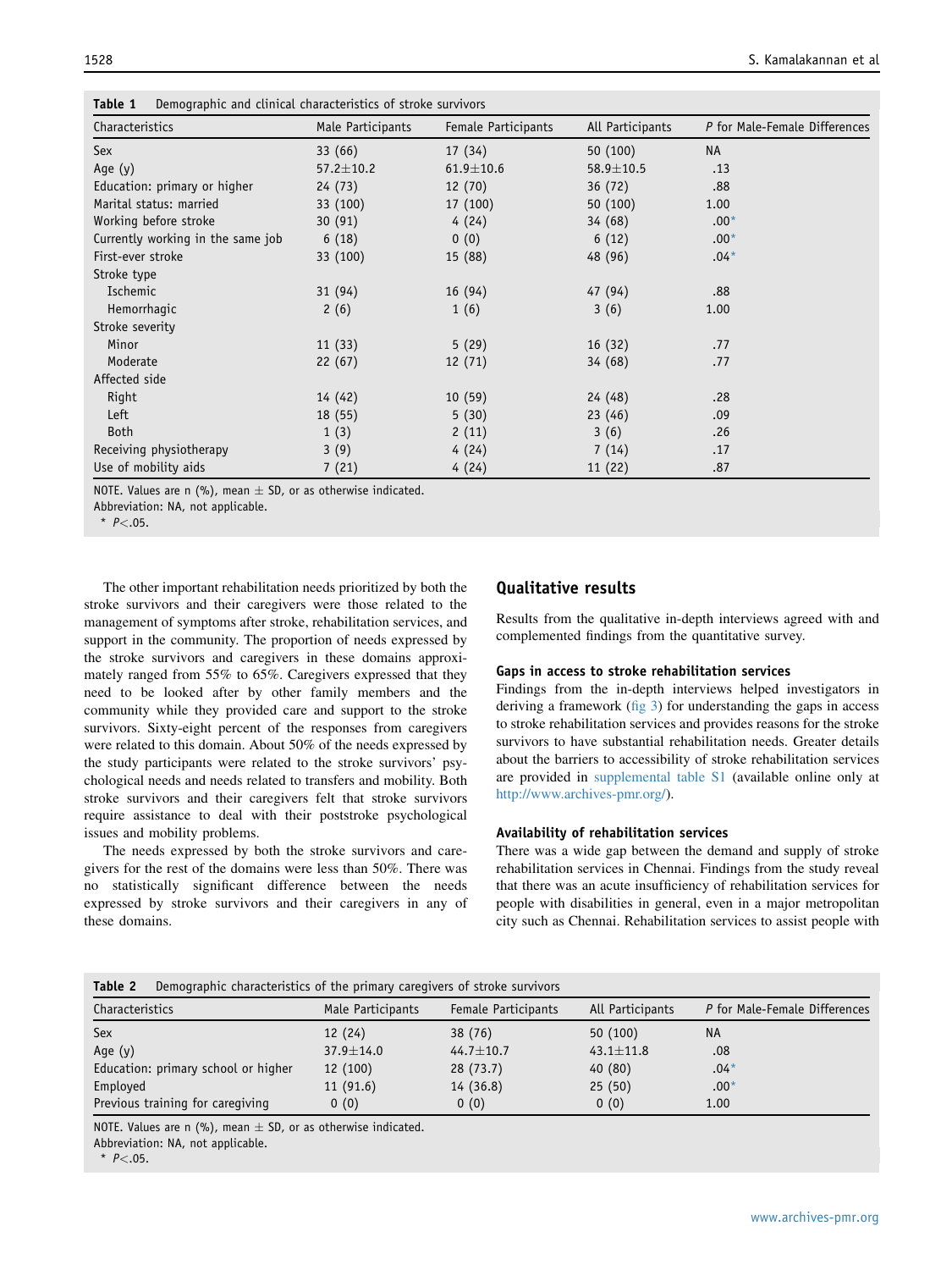<span id="page-3-0"></span>

Fig 1 Rehabilitation needs of the stroke survivors for various functional domains as reported by the stroke survivors. Frequency of responses for various functional domains expressed in percentage.

disabilities were hardly available to the neediest. Health providers interviewed acknowledged that there were only 2 well-known neurorehabilitation centers in the entire state of Tamil Nadu in India. An experienced physiatrist said, "The concept of rehabilitation itself is like quite new to India, I think...we are not used to... this process of rehabilitation; Here and there this has been done, but on very low scale and insignificantly."

None of the participants reached a hospital for their stroke straight away. It took a minimum of 2 days for the respondents to find a hospital that could provide treatment and rehabilitation. Most of them reached the hospitals by word of mouth from friends and neighbors. When health professionals were asked about the efforts from the government or private health sector to address this issue, another physiatrist with expertise in evidence-based brain injury rehabilitation said, "I don't think anything substantial that's being done either in terms of primary prevention or treatment. You don't have a all in one stroke treatment and rehabilitation unit as you have in Scandinavian and European countries. So definitely, we are lagging behind in a big big way."

Stroke survivors and caregivers reported that the quality of available services was not adequate. In general, many respondents were not satisfied with the services obtained in the hospitals where they were treated for their stroke. A health provider himself explained, "In the country, rehabilitation is almost equal to physiotherapy and physiotherapy is almost equal to passive movements of upper limbs and lower limbs. We don't have a goal-oriented, time-bound program that would aim at functional improvement."

#### Affordability of services

There is only 1 government-managed general rehabilitation center for persons with disabilities in the entire state, and it is located in Chennai. Although rehabilitation services are free in this facility,



Fig 2 Rehabilitation needs of the stroke survivors for various functional domains as reported by the caregivers. Frequency of responses for various functional domains expressed in percentage.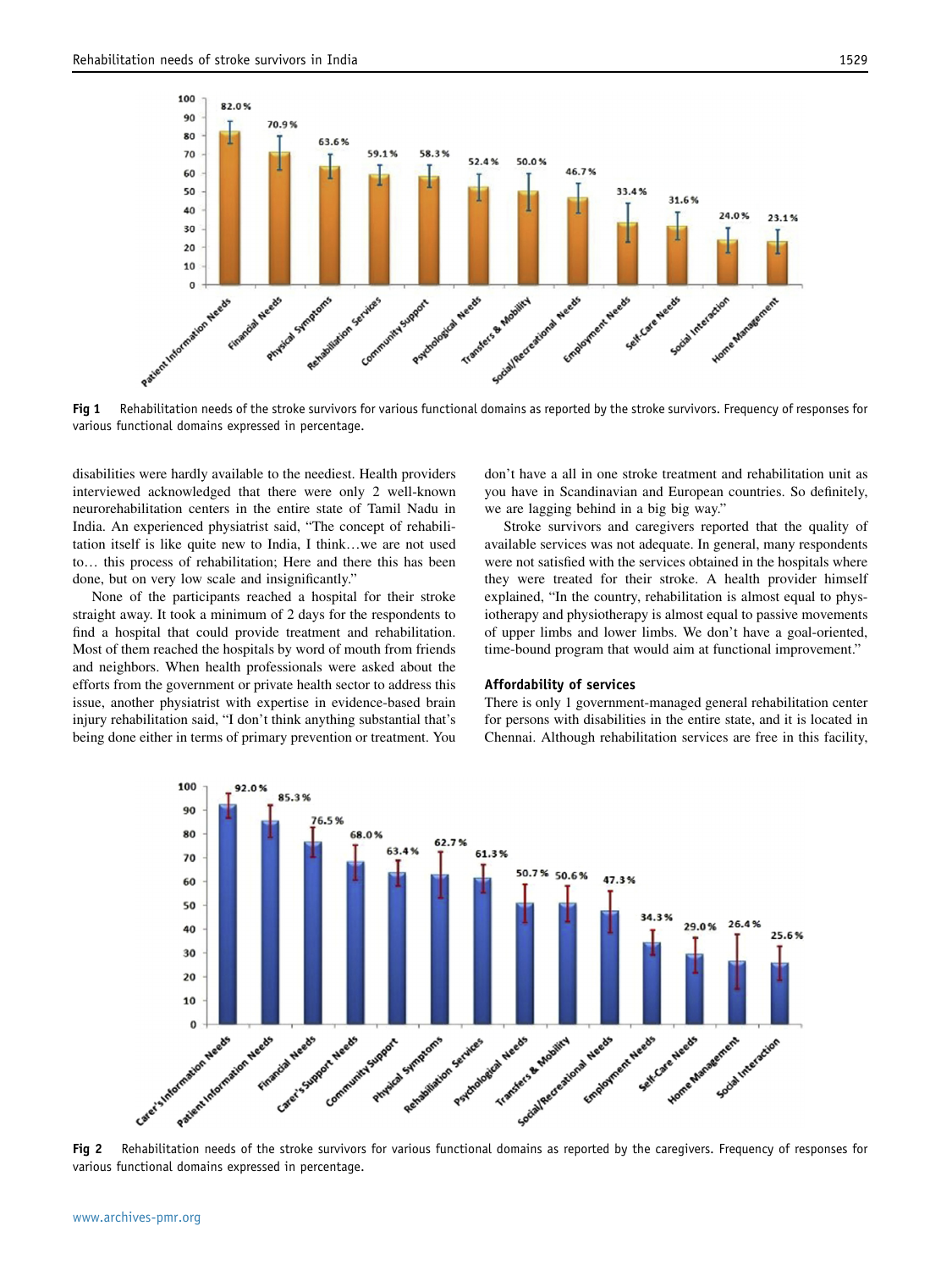<span id="page-4-0"></span>

Fig 3 Framework to understand and bridge the gaps in access to stroke rehabilitation services.

people had to travel long distances and pay for the travel themselves to access these free services. Most often, people who could not afford to travel long distances even within the city and those who did not have the time or the money sought rehabilitation services from the nearest physiotherapy clinic. However, even this unidisciplinary therapy service was not affordable to many of the interviewed respondents. This was especially the case in poor families, when the breadwinner of the family was affected by stroke, or both. One caregiver said, "Only with his earning, our family is running. We don't have any other support and it is very difficult to be in this situation-what to do? I am clueless. I have to go for work. I should try and do any work that is available. It's just what God has in store for me."

Given the unexpected onset of stroke, respondents said they were not prepared and often unable to organize resources for managing the problems of individuals affected by stroke within their family. Priority was given to immediate medical treatment, and most funds were spent for acute stroke treatment, which was usually expensive. Subsequently, the families ran out of funds to continue postacute rehabilitation services. An occupational therapist explained, "If a patient has a stroke, he has to take up all the .... medical expenditures on his own. When accessing a particular hospital they will be admitted in the ICU, and other medical care, for that itself they pay 1 or 2 lakhs, when it comes to rehabilitation, they may not be able to afford. Then once the money has dried out, compliance reduces and they don't complete what they started."

Availability and affordability of stroke rehabilitation services were the major service level barriers that existed in the study context. Most people who could not afford rehabilitation services remained at home, not being appropriately looked after by family. Poststroke complications and severity of disability increase when stroke survivors do not receive appropriate rehabilitation services.<sup>4</sup> Subsequently, this increases their rehabilitation needs. Given the lack of availability and affordability of stroke rehabilitation services, the rehabilitation needs of the stroke survivors were largely unmet, and the demand for available and affordable stroke rehabilitation services becomes substantial.

#### Information and knowledge barriers

Lack of information and knowledge about stroke and stroke rehabilitation services was identified as a major barrier to accessibility that existed among the stroke survivors and their family. Lack of awareness about stroke, stroke-related disability, and rehabilitation often concealed the overt demand for rehabilitation services. None of the stroke survivors, caregivers, and family members interviewed were able to identify the warning signs of stroke and seek immediate treatment for it. Most of them felt that the symptoms of stroke would resolve after rest or sleep. Most stroke survivors and the caregivers were not able to pinpoint a cause. When a stroke survivor was asked about the cause for his stroke, he said, "The doctors used to tell me frequently to check my blood pressure, but I used to tell him, 'That and all will come and go sir.' But now only, I am realizing that how BP affects; nobody told. I don't know that I will get stroke if I drink."

When stroke survivors and their family were asked whether they received any information about stroke from the health care providers at hospitals where they were treated, most said that they had not.

Many stroke survivors and caregivers did not know there was a rehabilitation center located within the hospital where they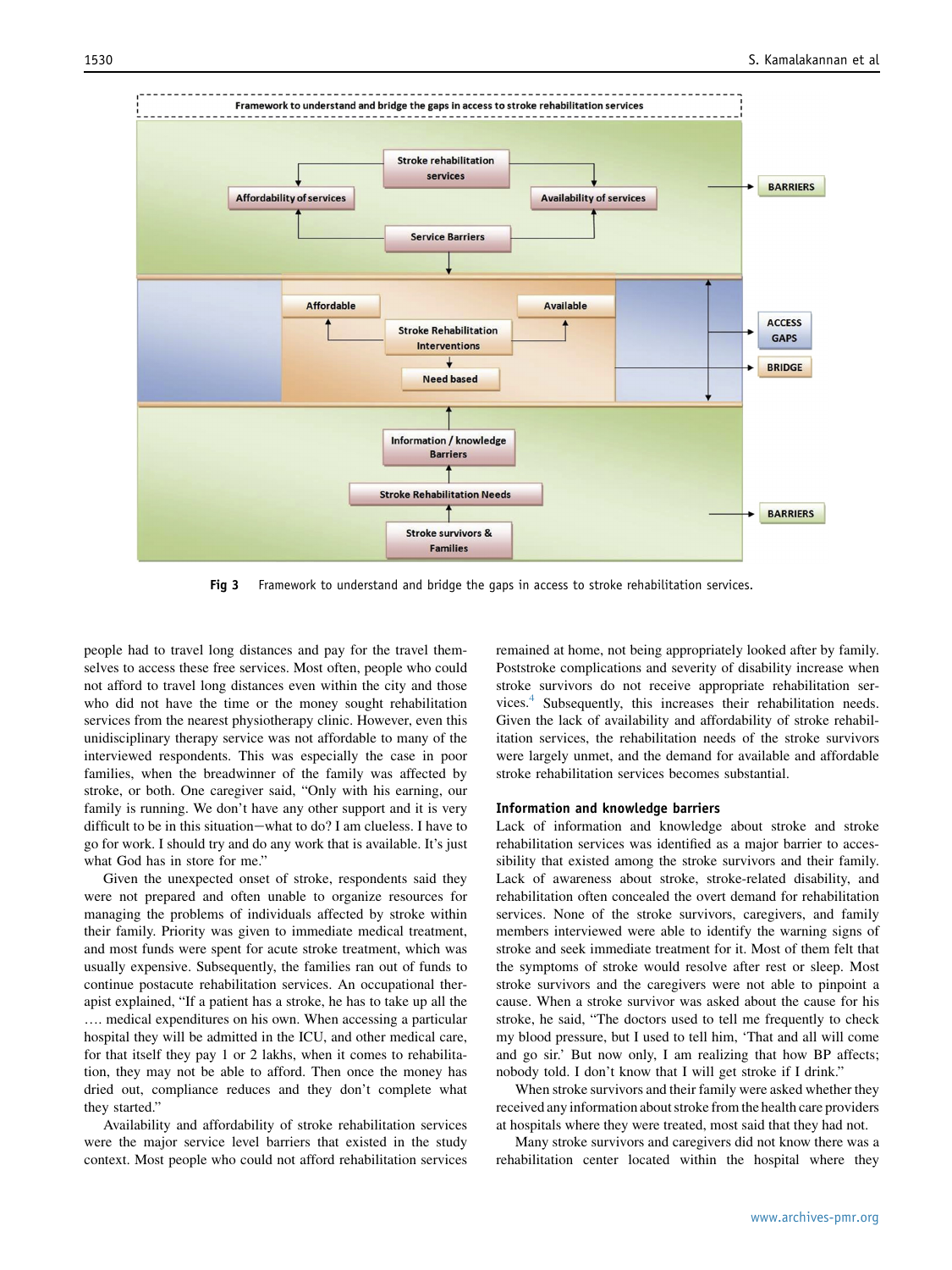<span id="page-5-0"></span>received treatment for their stroke. Most also felt that the onus is on the stroke survivors and their family to gain information about the problem and on ways to manage it. A young stroke survivor expressed, "No ... so far no one has given me information or given me any treatment...The situation is-Only I must do something for myself to improve."

Health providers felt that ignorance about stroke and the inability to accept stroke-related disability among the stroke survivors and their family were major problems in communicating with them. One health provider said, "The difficulty is always in explaining the reality to the individual and family members that uh... the neurological function that is lost cannot be remediated by anymore intervention; that's the felt need for most of the patients. Nobody comes here saying that I have hemiplegia, make me walk with the quadruped; they say I am not able to use upper limb, set it right. That's the biggest challenge that we face."

From the perspective of the service receiver, findings from the qualitative interviews suggest that lack of awareness and knowledge about stroke and the process of stroke recovery among stroke survivors and their families was an important barrier to bridging the gaps in access to stroke rehabilitation services. This was an important reason for the stroke survivors and their families to demand more information about stroke and stroke-related services [\(supplemental table S2](#page-11-0), available online only at [http://www.](http://www.archives-pmr.org/) [archives-pmr.org/\)](http://www.archives-pmr.org/).

#### Support for the caregivers

Support needs of caregivers came up as a major concern for the caregivers themselves and also for the stroke survivors. Caregivers and family members reported considerable change in their family roles and responsibilities when stroke occurred in a family member. Caregivers required appropriate support to physically and mentally manage these abrupt changes in roles and family dynamics ([supplemental table S3](#page-13-0), available online only at [http://](http://www.archives-pmr.org/) [www.archives-pmr.org/\)](http://www.archives-pmr.org/).

## **Discussion**

This study identified a widespread need for rehabilitation services among stroke survivors and their caregivers in India. Information needs and financial support needs were the 2 major domains expressed by the participants. The information and support needs of caregivers were much greater compared to those of the stroke survivors. This explains the compelling need to equip caregivers as much as possible so that they can fully support the stroke survivors.

Findings from the qualitative interviews also revealed major gaps in access to stroke rehabilitation services in the study context. Overcoming barriers to the provision of stroke rehabilitation services, especially availability and affordability, appears to be essential to meet the rehabilitation needs of stroke survivors. However, the information and knowledge needs of stroke survivors and their caregivers and families should also not be underestimated while attempting to develop strategies to meet the rehabilitation needs of stroke survivors. Unless stroke survivors are informed about their need for rehabilitation and the services available for it, appropriate utilization of any kind of stroke services cannot be expected.

The demographic characteristics of the stroke survivors in this study were very similar to those in previous epidemiologic studies on stroke conducted in India. $17$  To our knowledge, this is the first needs assessment study of this sort carried out in India. Indeed, the authors were able to identify only 2 other such studies<sup>[18,19](#page-6-0)</sup> carried

out in low- and middle-income countries. These studies<sup>[18,19](#page-6-0)</sup> also found that information was the topmost priority for the stroke survivors. Although the context is very different, findings in our study were similar to those in similar studies<sup>[15,20-24](#page-6-0)</sup> conducted in high-income countries.

This study has 2 major strengths. First, it used a mixedmethods design, which enabled us to obtain a richer understanding of rehabilitation needs.[22](#page-6-0) Second, the assessment was not restricted to stroke survivors alone; caregivers and health care providers were also included. These 2 strategies helped us gain a better understanding of the key factors that contribute to the gaps in accessibility to stroke rehabilitation services.

### Study limitations

The study also has 2 major limitations. First, participants were all recruited from a single hospital, which limits the generalizability of our findings. Second, the sample size for the quantitative needs assessment was small, given that there was only 1 hospital that provided permission for recruitment. Similar studies in the future could involve more recruitment centers and include rural areas with poorer access to health services.

## Conclusions

Our study shows that there is a substantial unmet need for poststroke rehabilitation services in Chennai, India. Lack of awareness about stroke and of ways to manage stroke-related disabilities appears to be the primary reason for this. The financial implication of providing therapeutic care and support for stroke survivors becomes an additional burden to both stroke survivors and their families. Given the lack of resources for rehabilitation in India, developing an innovative, multidisciplinary, patient-centered, culturally sensitive rehabilitation intervention is of high public health importance. This could help bridge the gap in accessibility and potentially meet the rehabilitation needs of the stroke survivors in India. Results from this needs assessment had contributed significantly toward the development of a smartphone-enabled caregiver-supported educational intervention for management of disabilities after stroke in India. The detailed description of the intervention can be found elsewhere.<sup>[25](#page-6-0)</sup>

## Supplier

a. STATA 13; StataCorp LP.

## Keywords

Health services research; India; Needs assessment; Rehabilitation; Stroke

## Corresponding author

Sureshkumar Kamalakannan, PhD, Department of Clinical Research, London School of Hygiene and Tropical Medicine, Keppel St, London, WC1E 7HT. E-mail address: [suresh.kumar@](mailto:suresh.kumar@lshtm.ac.uk) [lshtm.ac.uk.](mailto:suresh.kumar@lshtm.ac.uk)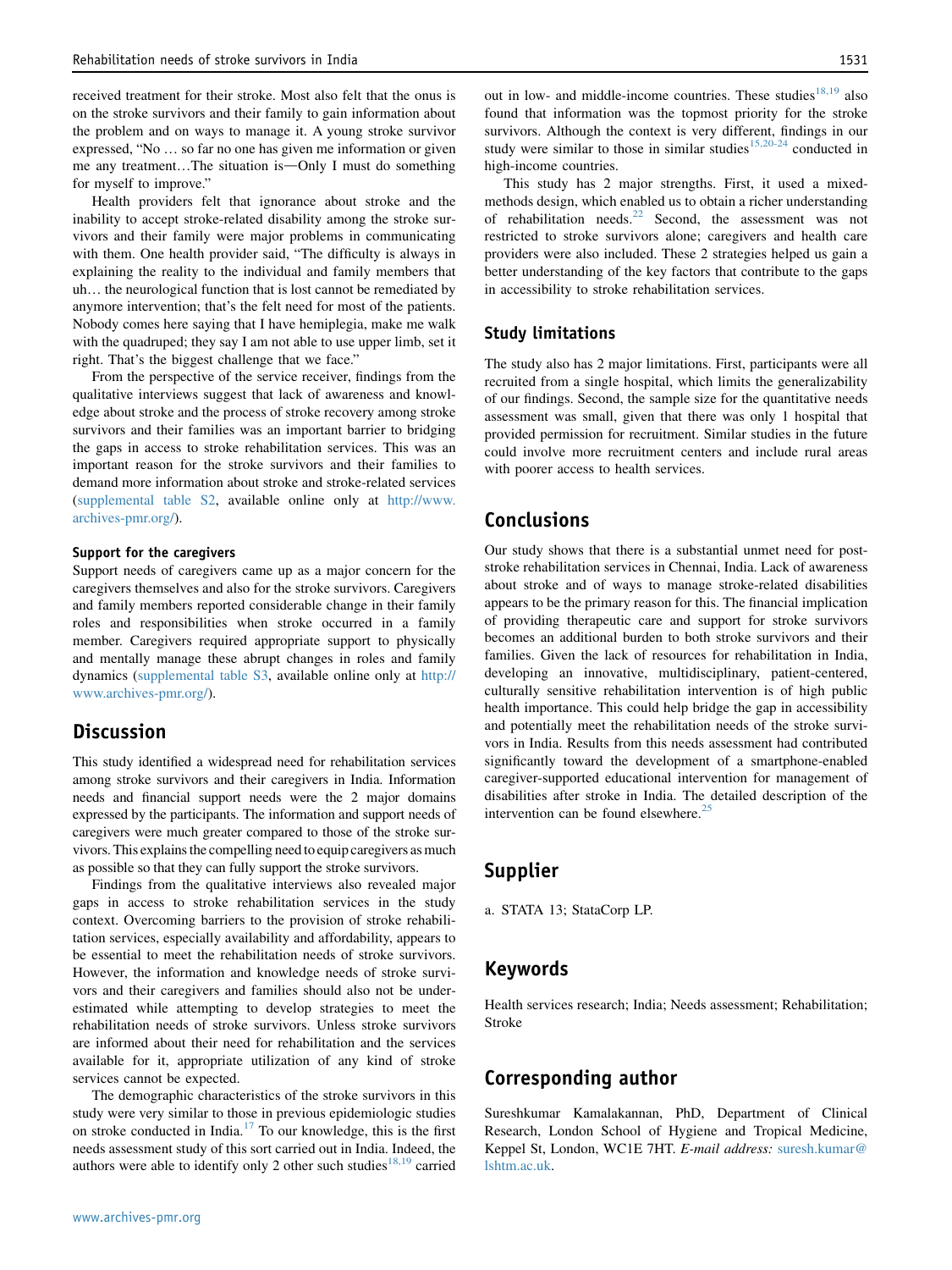## <span id="page-6-0"></span>Acknowledgment

We thank all the colleagues from The Institute of Neurological Sciences Voluntary Health Services who assisted in conducting the study.

## References

- 1. Strong K, Mathers C. The global burden of stroke. 5th ed. Philadelphia: Elsevier; 2011. Available at: [http://www.sciencedirect.com/](http://www.sciencedirect.com/science/book/9781416054788#ancp02) [science/book/9781416054788#ancp02.](http://www.sciencedirect.com/science/book/9781416054788#ancp02) Accessed February 11, 2011.
- 2. [Hewer RL, Tennant A. The epidemiology of disabling neurological](http://refhub.elsevier.com/S0003-9993(16)00138-6/sref2) [disorders. In: Greenwood RJ, Barnes MP, McMillan TM, Ward CD,](http://refhub.elsevier.com/S0003-9993(16)00138-6/sref2) [editors. Handbook of neurological rehabilitation. Hove: Psychology](http://refhub.elsevier.com/S0003-9993(16)00138-6/sref2) [Pr; 2003. p 5-14](http://refhub.elsevier.com/S0003-9993(16)00138-6/sref2).
- 3. [World Health Organization. The International Classification of Func](http://refhub.elsevier.com/S0003-9993(16)00138-6/sref3)[tioning, Disability and Health. Geneva: WHO: World Health Orga](http://refhub.elsevier.com/S0003-9993(16)00138-6/sref3)[nization; 2001.](http://refhub.elsevier.com/S0003-9993(16)00138-6/sref3)
- 4. [World Health Organization and World Bank. World report on](http://refhub.elsevier.com/S0003-9993(16)00138-6/sref4) [disability. Geneva: WHO; 2011.](http://refhub.elsevier.com/S0003-9993(16)00138-6/sref4)
- 5. [Cerniauskaite M, Quintas R, Koutsogeorgou E, et al. Quality-of-life](http://refhub.elsevier.com/S0003-9993(16)00138-6/sref5) [and disability in patients with stroke. Am J Phys Med Rehabil 2012;](http://refhub.elsevier.com/S0003-9993(16)00138-6/sref5) [91\(13 Suppl 1\):S39-47.](http://refhub.elsevier.com/S0003-9993(16)00138-6/sref5)
- 6. [Feigin VL, Lawes CM, Bennett DA, Barker-Collo SL, Parag V. World](http://refhub.elsevier.com/S0003-9993(16)00138-6/sref6)[wide stroke incidence and early case fatality reported in 56 population](http://refhub.elsevier.com/S0003-9993(16)00138-6/sref6)[based studies: a systematic review. Lancet Neurol 2009;8:355-69.](http://refhub.elsevier.com/S0003-9993(16)00138-6/sref6)
- 7. [Mehndiratta MM, Singhal AB, Chaturvedi S, Sivakumar MR,](http://refhub.elsevier.com/S0003-9993(16)00138-6/sref7) [Moonis M. Meeting the challenges of stroke in India. Neurology 2013;](http://refhub.elsevier.com/S0003-9993(16)00138-6/sref7) [80:2246-7](http://refhub.elsevier.com/S0003-9993(16)00138-6/sref7).
- 8. [Kumar SG, Roy G, Kar SS. Disability and rehabilitation services in](http://refhub.elsevier.com/S0003-9993(16)00138-6/sref8) [India: issues and challenges. J Family Med Prim Care 2012;1:69-73.](http://refhub.elsevier.com/S0003-9993(16)00138-6/sref8)
- 9. [Kumar SG, Das A, Soans SJ. Quality of rehabilitation services to](http://refhub.elsevier.com/S0003-9993(16)00138-6/sref9) [disabled people in a rural community of Karnataka. Indian J Com](http://refhub.elsevier.com/S0003-9993(16)00138-6/sref9)[munity Med 2008;33:198-200.](http://refhub.elsevier.com/S0003-9993(16)00138-6/sref9)
- 10. [WHO MONICA Project Investigators. The World Health Organization](http://refhub.elsevier.com/S0003-9993(16)00138-6/sref10) [MONICA Project \(monitoring trends and determinants in cardiovas](http://refhub.elsevier.com/S0003-9993(16)00138-6/sref10)[cular disease\). J Clin Epidemiol 1988;41:105-14](http://refhub.elsevier.com/S0003-9993(16)00138-6/sref10).
- 11. Department of Health and Human Services. The National Institute of Neurological Disorders and Stroke (NINDS). NIH Stroke Scale training, part 2. Basic Instruction. 2010. Available at: [https://archive.](https://archive.org/details/gov.hhs.ninds.stroke.1.2) [org/details/gov.hhs.ninds.stroke.1.2](https://archive.org/details/gov.hhs.ninds.stroke.1.2). Accessed August 3, 2010.
- 12. [Ver Hage A. The NIH Stroke Scale: a window into neurological status.](http://refhub.elsevier.com/S0003-9993(16)00138-6/sref12) [Nurse.Com. Nurs Spectr \(Gt Chic\) 2011;24:44-9](http://refhub.elsevier.com/S0003-9993(16)00138-6/sref12).
- 13. [Cumming TB, Blomstrand C, Bernhardt J, Linden T. The NIH Stroke](http://refhub.elsevier.com/S0003-9993(16)00138-6/sref13) [Scale can establish cognitive function after stroke. Cerebrovasc Dis](http://refhub.elsevier.com/S0003-9993(16)00138-6/sref13) [2010;30:7-14](http://refhub.elsevier.com/S0003-9993(16)00138-6/sref13).
- 14. [Ustun TB, Kostanjsek N, Chatterji S, Rehm J. Measuring health and](http://refhub.elsevier.com/S0003-9993(16)00138-6/sref14) [disability: manual for WHO Disability Assessment Schedule \(WHO-](http://refhub.elsevier.com/S0003-9993(16)00138-6/sref14)[DAS 2.0\). Geneva: World Health Organization; 2010.](http://refhub.elsevier.com/S0003-9993(16)00138-6/sref14)
- 15. [Moreland JD, Depaul VG, Dehueck AL, et al. Needs assessment of](http://refhub.elsevier.com/S0003-9993(16)00138-6/sref15) [individuals with stroke after discharge from hospital stratified by acute](http://refhub.elsevier.com/S0003-9993(16)00138-6/sref15) [Functional Independence Measure score. Disabil Rehabil 2009;31:](http://refhub.elsevier.com/S0003-9993(16)00138-6/sref15) [2185-95.](http://refhub.elsevier.com/S0003-9993(16)00138-6/sref15)
- 16. [Gale NK, Heath G, Cameron E, Rashid S, Redwood S. Using the](http://refhub.elsevier.com/S0003-9993(16)00138-6/sref16) [framework method for the analysis of qualitative data in multi](http://refhub.elsevier.com/S0003-9993(16)00138-6/sref16)[disciplinary health research. BMC Med Res Methodol 2013;13:117](http://refhub.elsevier.com/S0003-9993(16)00138-6/sref16).
- 17. [Pandian JD, Sudhan P. Stroke epidemiology and stroke care services in](http://refhub.elsevier.com/S0003-9993(16)00138-6/sref17) [India. J Stroke 2013;15:128-34](http://refhub.elsevier.com/S0003-9993(16)00138-6/sref17).
- 18. [Lui MH, MacKenzie AE. Chinese elderly patients' perceptions of](http://refhub.elsevier.com/S0003-9993(16)00138-6/sref18) [their rehabilitation needs following a stroke. J Adv Nurs 1999;30:](http://refhub.elsevier.com/S0003-9993(16)00138-6/sref18) [391-400.](http://refhub.elsevier.com/S0003-9993(16)00138-6/sref18)
- 19. [Urimubenshi G, Rhoda A. Environmental barriers experienced by](http://refhub.elsevier.com/S0003-9993(16)00138-6/sref19) [stroke patients in Musanze district in Rwanda: a descriptive qualitative](http://refhub.elsevier.com/S0003-9993(16)00138-6/sref19) [study. Afr Health Sci 2011;11:398-405](http://refhub.elsevier.com/S0003-9993(16)00138-6/sref19).
- 20. [Lincoln NM, Gladman JR, Berman P, Luther A, Challen K. Reha](http://refhub.elsevier.com/S0003-9993(16)00138-6/sref20)[bilitation needs of community stroke patients. Disabil Rehabil 1998;](http://refhub.elsevier.com/S0003-9993(16)00138-6/sref20) [20:457-63](http://refhub.elsevier.com/S0003-9993(16)00138-6/sref20).
- 21. [Kersten P, Low JT, Ashburn A, George SL, McLellan DL. The unmet](http://refhub.elsevier.com/S0003-9993(16)00138-6/sref21) [needs of young people who have had a stroke: results of a national UK](http://refhub.elsevier.com/S0003-9993(16)00138-6/sref21) [survey. Disabil Rehabil 2002;24:860-6.](http://refhub.elsevier.com/S0003-9993(16)00138-6/sref21)
- 22. [Ekstam L, Johansson U, Guidetti S, Eriksson G, Ytterberg C. The](http://refhub.elsevier.com/S0003-9993(16)00138-6/sref22) [combined perceptions of people with stroke and their carers regarding](http://refhub.elsevier.com/S0003-9993(16)00138-6/sref22) [rehabilitation needs 1 year after stroke: a mixed methods study. BMJ](http://refhub.elsevier.com/S0003-9993(16)00138-6/sref22) [Open 2015;5:e006784](http://refhub.elsevier.com/S0003-9993(16)00138-6/sref22).
- 23. [Doig E, Amsters D. Community rehabilitation needs of stroke survi](http://refhub.elsevier.com/S0003-9993(16)00138-6/sref23)[vors](http://refhub.elsevier.com/S0003-9993(16)00138-6/sref23)-[short and long term. For the Community Rehabilitation](http://refhub.elsevier.com/S0003-9993(16)00138-6/sref23) [Workforce Project. Brisbane: Queensland Health; 2006.](http://refhub.elsevier.com/S0003-9993(16)00138-6/sref23)
- 24. [Johnson J, Pearson V, McDivitt L. Stroke rehabilitation: assessing](http://refhub.elsevier.com/S0003-9993(16)00138-6/sref24) [stroke survivors' long-term learning needs. Rehabil Nurs 1997;22:](http://refhub.elsevier.com/S0003-9993(16)00138-6/sref24) [243-8.](http://refhub.elsevier.com/S0003-9993(16)00138-6/sref24)
- 25. [Sureshkumar K, Murthy GV, Munuswamy S, Goenka S, Kuper H.](http://refhub.elsevier.com/S0003-9993(16)00138-6/sref25) ['Care for Stroke', a web-based, smartphone-enabled educational](http://refhub.elsevier.com/S0003-9993(16)00138-6/sref25) [intervention for management of physical disabilities following stroke:](http://refhub.elsevier.com/S0003-9993(16)00138-6/sref25) [feasibility in the Indian context. BMJ Innov 2015;1:127-36](http://refhub.elsevier.com/S0003-9993(16)00138-6/sref25).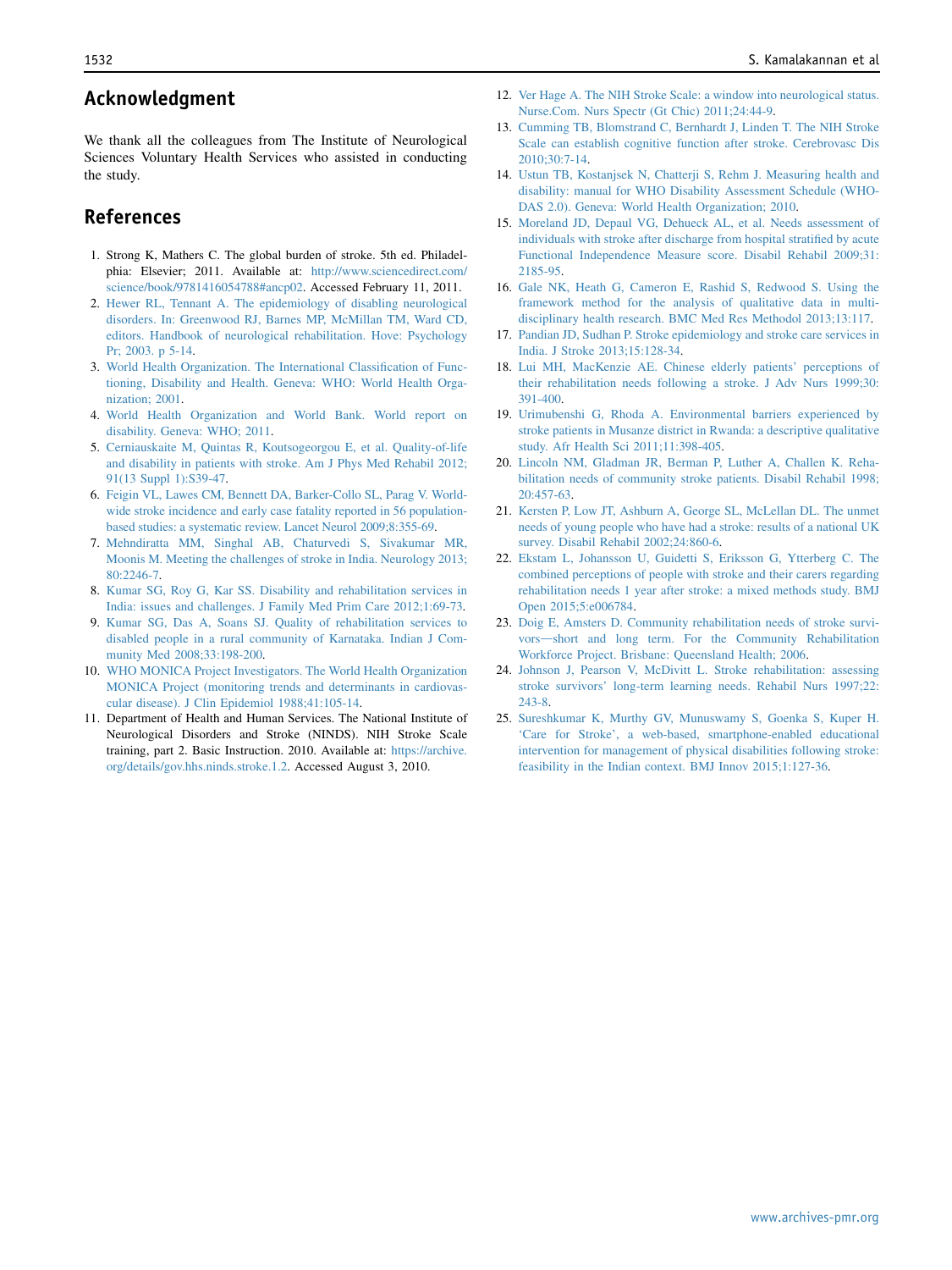<span id="page-7-0"></span>

| Supplemental Table S1<br>Barriers to accessing stroke rehabilitation services |
|-------------------------------------------------------------------------------|
|-------------------------------------------------------------------------------|

|                                                                                                   | anners to accessing stroke renabilitation serviv                                                                                                                                                                                                                                                                                                                                                                                                                                                                                                                                                                                                               |                                                                                                                                                                                                                                                                                                                     |                                                                                                                                                                                                                                                                                                                       |
|---------------------------------------------------------------------------------------------------|----------------------------------------------------------------------------------------------------------------------------------------------------------------------------------------------------------------------------------------------------------------------------------------------------------------------------------------------------------------------------------------------------------------------------------------------------------------------------------------------------------------------------------------------------------------------------------------------------------------------------------------------------------------|---------------------------------------------------------------------------------------------------------------------------------------------------------------------------------------------------------------------------------------------------------------------------------------------------------------------|-----------------------------------------------------------------------------------------------------------------------------------------------------------------------------------------------------------------------------------------------------------------------------------------------------------------------|
| Contributing Factors                                                                              | Mechanism by Which the Barrier<br>Causes Inaccessibility                                                                                                                                                                                                                                                                                                                                                                                                                                                                                                                                                                                                       | Coping Strategy                                                                                                                                                                                                                                                                                                     | Policy Implications                                                                                                                                                                                                                                                                                                   |
| Access to patient<br>transportation to transfer<br>patient to hospital and/<br>or therapy centers | Government ambulance services<br>are very minimal and available<br>only for emergency purposes.<br>Government ambulance services<br>take patients only to the nearest<br>government hospital, which<br>they and their families might<br>not prefer.<br>Private emergency ambulance<br>services and other transport<br>facilities are expensive.<br>Auto rickshaws might not be the<br>preferred mode of transport if<br>patients cannot sit.                                                                                                                                                                                                                   | Individuals prefer to hire a taxi for<br>transportation, or an auto<br>rickshaw if the patient can sit,<br>and travel to the nearest health<br>facility.                                                                                                                                                            | Need for emergency/<br>nonemergency ambulance<br>services that would allow<br>patients to be taken to the<br>nearest health facility that<br>offers stroke treatment and<br>rehabilitation services                                                                                                                   |
| Access to hospitals during<br>the acute phase of stroke                                           | Dedicated acute stroke units do<br>not exist in most government<br>and private multispecialty<br>hospitals.<br>Intensive care units for managing<br>acute stroke are situated only in<br>the tertiary hospitals of major<br>cities.                                                                                                                                                                                                                                                                                                                                                                                                                            | Given the emergency situation,<br>family members usually pay<br>these charges. If they don't have<br>sufficient funds, they will<br>borrow money or sell some of<br>their valuables for treatment.                                                                                                                  | Provision of acute stroke services<br>in the nearest government<br>primary health centers                                                                                                                                                                                                                             |
| Access to treatment during<br>the acute phase of stroke                                           | Admission and bed charges in<br>intensive care units are usually<br>expensive.<br>Professional fees, specialist fees,<br>therapy fees, and fees for using<br>other devices such as pressure<br>mattresses and vital monitors in<br>the intensive care unit are<br>usually expensive and based on<br>the patient's medical condition.                                                                                                                                                                                                                                                                                                                           | Some caregivers in the family<br>might request the patient to be<br>seen in the general ward itself.                                                                                                                                                                                                                | Provision of government health<br>insurance schemes that would<br>cover the cost of acute stroke<br>treatment                                                                                                                                                                                                         |
| Access to investigation,<br>such as computed<br>tomography scan and<br>other tests                | Investigation charges for<br>computed tomography scan,<br>magnetic resonance imaging,<br>and special blood tests are<br>usually expensive. Even in a<br>government tertiary hospital<br>where these facilities are readily<br>available, there are charges for<br>such investigations.<br>Investigation facilities might not<br>be available in the same<br>hospital. Patients will often<br>have to travel to the nearest<br>diagnostic facility and come<br>back to the hospital with the<br>investigation report.<br>The administrative processes<br>involved in getting the<br>investigations done in a<br>government tertiary hospital are<br>cumbersome. | Family members usually pay these<br>charges. If they don't have<br>funds, they will borrow money or<br>sell some of their valuables for<br>treatment.<br>Some patients and families skip<br>the investigations and go back<br>to their home. They only come<br>back when they have money for<br>the investigations. | Incorporating basic investigation<br>and diagnostic facilities within<br>private multispecialty hospitals<br>Waiving the charges for<br>investigations and diagnosis in<br>government hospitals<br>Streamlining the administrative<br>processes and reducing<br>administrative delays to ensure<br>patient compliance |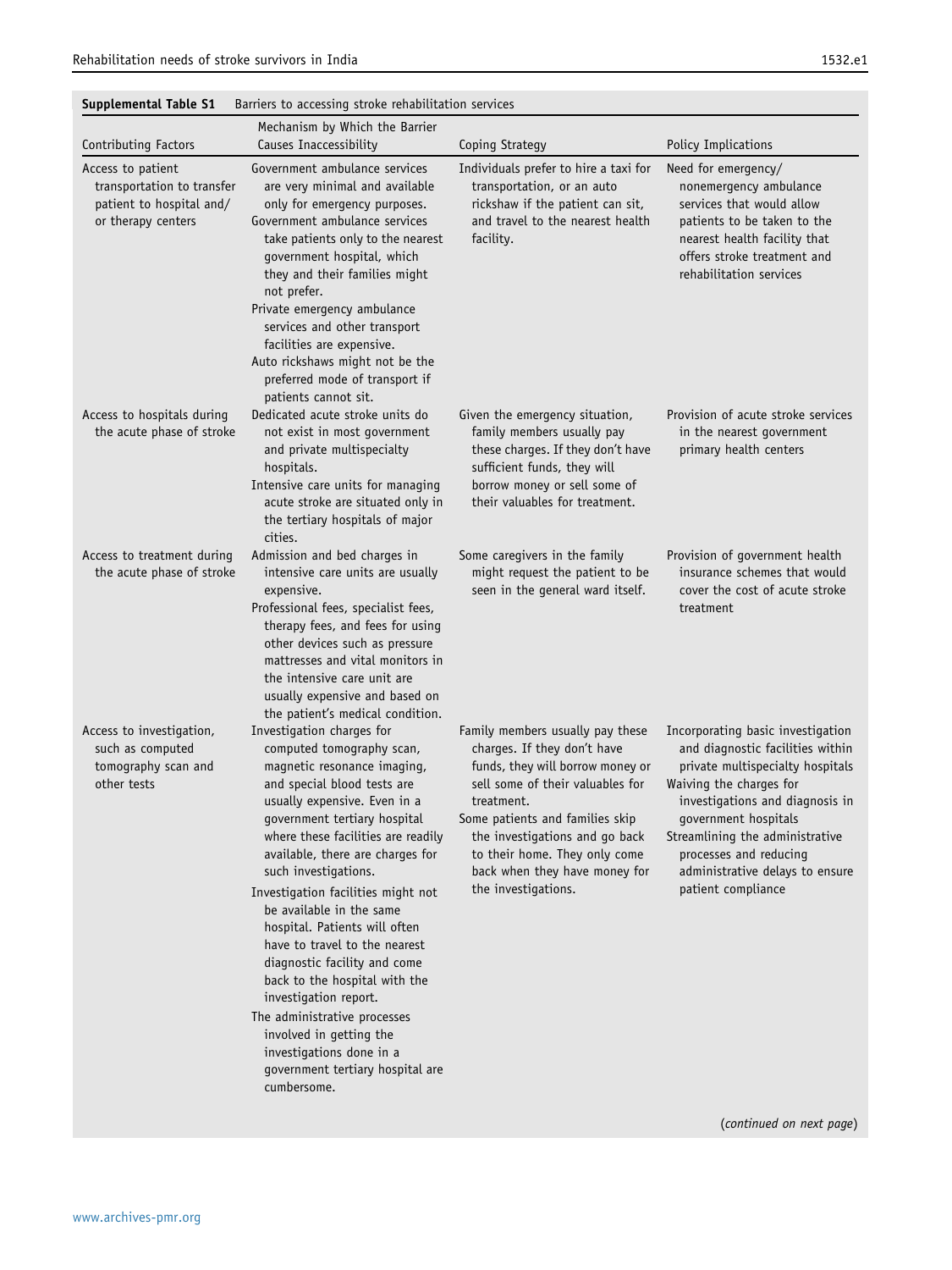| Supplemental Table S1 (continued)                                          |                                                                                                                                                                                                                                                                                                                                                                                                                                    |                                                                                                                                                                                                                                                                                        |                                                                                                                                                                                                                                                                        |
|----------------------------------------------------------------------------|------------------------------------------------------------------------------------------------------------------------------------------------------------------------------------------------------------------------------------------------------------------------------------------------------------------------------------------------------------------------------------------------------------------------------------|----------------------------------------------------------------------------------------------------------------------------------------------------------------------------------------------------------------------------------------------------------------------------------------|------------------------------------------------------------------------------------------------------------------------------------------------------------------------------------------------------------------------------------------------------------------------|
| Contributing Factors                                                       | Mechanism by Which the Barrier<br>Causes Inaccessibility                                                                                                                                                                                                                                                                                                                                                                           | Coping Strategy                                                                                                                                                                                                                                                                        | Policy Implications                                                                                                                                                                                                                                                    |
| Access to medicines and<br>other drugs                                     | Most of the medicines and drugs<br>prescribed by the doctors in<br>private hospitals are usually not<br>available in government<br>pharmacies.<br>Individuals have to pay for the<br>medicines prescribed by doctors<br>in private hospitals.                                                                                                                                                                                      | Stroke survivors prefer to get the<br>prescribed medicines from<br>private pharmacies in/near the<br>hospital paying for it.<br>Stroke survivors with minor stroke<br>usually manage to travel (which<br>they pay for) to a government<br>hospital to get these medicines<br>for free. | Ensuring that the prescribed<br>medicines for stroke treatment<br>are available in most of the<br>government and private<br>pharmacies in both urban and<br>rural pharmacies<br>Prescriptions for certain<br>medicines/drugs can be<br>provided by medical officers in |
|                                                                            | Some of the drugs prescribed are<br>available only in pharmacies<br>near the hospital within cities,<br>and may not be available in rural<br>pharmacies.                                                                                                                                                                                                                                                                           | Relatives usually get these<br>medicines for the patient from<br>pharmacies.                                                                                                                                                                                                           | the government primary health<br>centers, which can then be<br>taken to government tertiary<br>hospital pharmacies.                                                                                                                                                    |
|                                                                            | Some prescribed medicines are<br>available for free from<br>government pharmacies, but<br>patients require a prescription<br>from a doctor in a government<br>tertiary hospital.                                                                                                                                                                                                                                                   |                                                                                                                                                                                                                                                                                        | Provision of essential drugs for<br>stroke treatment in primary<br>health centers-making it<br>available                                                                                                                                                               |
|                                                                            | The administrative processes<br>involved in getting the<br>medicines from a government<br>tertiary hospital are<br>cumbersome.                                                                                                                                                                                                                                                                                                     |                                                                                                                                                                                                                                                                                        | Streamlining the administrative<br>processes and reducing<br>administrative delays to ensure<br>patient compliance                                                                                                                                                     |
|                                                                            | The government pharmacies are<br>located in government tertiary<br>hospitals in major cities. Stroke<br>survivors have to travel in<br>person to collect these free<br>drugs and medicines.<br>Individuals have to make travel<br>arrangements and fund their                                                                                                                                                                      |                                                                                                                                                                                                                                                                                        | Waiving the charges for drugs and<br>medicines for stroke treatment<br>through insurance coverage                                                                                                                                                                      |
| Access to therapy and<br>rehabilitation services<br>during postacute phase | travel to get these medicines.<br>Professional fees for every<br>specialist, such as<br>physiotherapist, occupational<br>therapist, speech therapist, and<br>psychologist, who meets the<br>stroke survivors and their family.<br>Specialist consultation fees for<br>neurologists, therapy fees (on<br>an hourly basis), and fees for<br>using therapy devices such as<br>ultrasound and electrotherapy<br>are usually expensive. | Family members usually pay these<br>charges. If they don't have funds,<br>they will borrow money or sell some<br>of their valuables for treatment.<br>Some might request the patient to be<br>seen in the general ward itself.                                                         | Provision of government health<br>insurance schemes that would<br>cover the cost of stroke<br>rehabilitation and therapy<br>services                                                                                                                                   |
| Access to appliances and<br>orthotics                                      | Orthotics and rehabilitation<br>appliances such as wheelchairs,<br>crutches, braces, and<br>positioning supports are not<br>readily available.                                                                                                                                                                                                                                                                                     | Most of the stroke survivors do not<br>know about the devices and<br>appliances that can prevent<br>disability and promote<br>participation.                                                                                                                                           | Increasing the availability of<br>orthotics and appliances for<br>stroke rehabilitation in major<br>hospitals and pharmacies                                                                                                                                           |
|                                                                            | There are very few centers for<br>producing these devices, and<br>appliances are located in major<br>cities. Hence they are usually<br>expensive.                                                                                                                                                                                                                                                                                  | Given the cost, stroke survivors<br>have to manage their problems/<br>disability without these<br>orthotics and appliances.                                                                                                                                                            | Developing infrastructure for<br>manufacturing orthotics and<br>rehabilitation appliances<br>through government health<br>facilities and pharmacies (in-<br>house orthotic units)                                                                                      |
|                                                                            |                                                                                                                                                                                                                                                                                                                                                                                                                                    |                                                                                                                                                                                                                                                                                        | (continued on next page)                                                                                                                                                                                                                                               |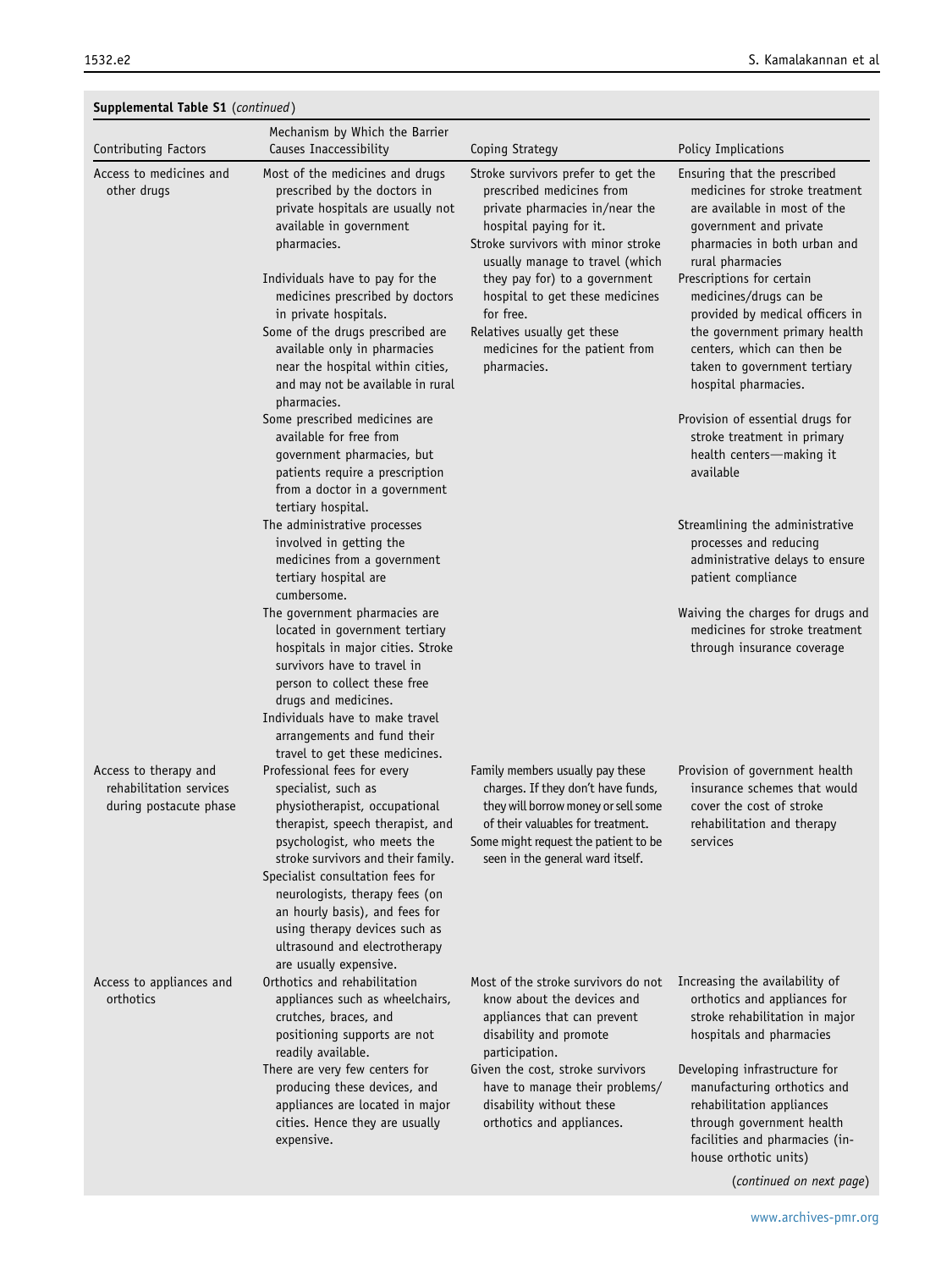| Supplemental Table S1 (continued)                                       |                                                                                                                                                                                                                                                                                                                                                                                                                         |                                                                                                                                                                                                                                                                                                                                                                                                                                      |                                                                                                                                                                               |
|-------------------------------------------------------------------------|-------------------------------------------------------------------------------------------------------------------------------------------------------------------------------------------------------------------------------------------------------------------------------------------------------------------------------------------------------------------------------------------------------------------------|--------------------------------------------------------------------------------------------------------------------------------------------------------------------------------------------------------------------------------------------------------------------------------------------------------------------------------------------------------------------------------------------------------------------------------------|-------------------------------------------------------------------------------------------------------------------------------------------------------------------------------|
| Contributing Factors                                                    | Mechanism by Which the Barrier<br>Causes Inaccessibility                                                                                                                                                                                                                                                                                                                                                                | Coping Strategy                                                                                                                                                                                                                                                                                                                                                                                                                      | Policy Implications                                                                                                                                                           |
|                                                                         | Therapists who are aware of the<br>orthotic manufacturers and<br>appliances for stroke<br>rehabilitation usually prescribe<br>these. Many do not.                                                                                                                                                                                                                                                                       |                                                                                                                                                                                                                                                                                                                                                                                                                                      | Manufacturing different kinds of<br>orthotics and appliances for<br>physical rehabilitation. Not just<br>mobility or ambulatory aids.                                         |
|                                                                         | Most available orthotics and<br>appliances promote walking and<br>mobility.<br>Appliances for assisting a stroke<br>survivor with everyday<br>activities, such as brushing,<br>bathing, or toileting, are not<br>available.                                                                                                                                                                                             |                                                                                                                                                                                                                                                                                                                                                                                                                                      | Mainstreaming the supply of<br>orthotics and rehabilitation<br>appliances through government<br>health facilities and pharmacies                                              |
|                                                                         | There is a fee for specialists to visit<br>the patient and take<br>measurements to make some of<br>these devices, or for the patient<br>to travel to the place where<br>these devices are manufactured.<br>Limited supplies of orthotics and<br>appliances are available in the<br>government rehabilitation<br>center (which is the only center<br>for the entire state, situated in<br>Chennai) at affordable prices. |                                                                                                                                                                                                                                                                                                                                                                                                                                      | Waiving the charges for orthotics<br>and appliances through<br>insurance coverage.                                                                                            |
|                                                                         | Most of these appliances are<br>prefabricated and, hence, might<br>not have the comfort, fit, and<br>function specific to the needs of<br>the stroke survivor.<br>Assessment for fit, comfort, and<br>function of the orthotics; advice<br>on their appropriate use; and<br>the wearing regimen and<br>schedules are not usually<br>available.                                                                          |                                                                                                                                                                                                                                                                                                                                                                                                                                      | Provision of guidelines for<br>prescription of orthotics and<br>appliances                                                                                                    |
| Access to long-term therapy<br>services after the acute<br>stroke phase | Fully-fledged comprehensive<br>stroke rehabilitation services are<br>rarely available to stroke<br>survivors. There are only 2 or 3<br>such centers available for the<br>entire state.<br>There is only 1 government<br>rehabilitation center, situated in<br>Chennai, for the entire state,<br>with very minimal facilities for<br>the provision of physical<br>rehabilitation services in<br>qeneral.                 | Having paid for the hospital,<br>therapy and treatment during<br>the acute phase of stroke, stroke<br>survivors and families usually<br>run out of funds to continue<br>therapy services for their stroke-<br>related disabilities.<br>Family members observe and<br>understand some of the<br>therapeutic exercises provided<br>by the hospital physiotherapist<br>during the hospital stay and<br>become the therapists for stroke | Development and strengthening of<br>rehabilitation systems,<br>including manpower,<br>infrastructure, financial<br>allocation, policies, information<br>systems, and supplies |
|                                                                         | Rehabilitation services available in<br>hospitals and local clinics, and<br>home visits by therapists<br>(physiotherapy) are very<br>expensive.                                                                                                                                                                                                                                                                         | survivors.                                                                                                                                                                                                                                                                                                                                                                                                                           | Mainstreaming the provision of<br>rehabilitation services, along<br>with health care services                                                                                 |
|                                                                         |                                                                                                                                                                                                                                                                                                                                                                                                                         |                                                                                                                                                                                                                                                                                                                                                                                                                                      | (continued on next page)                                                                                                                                                      |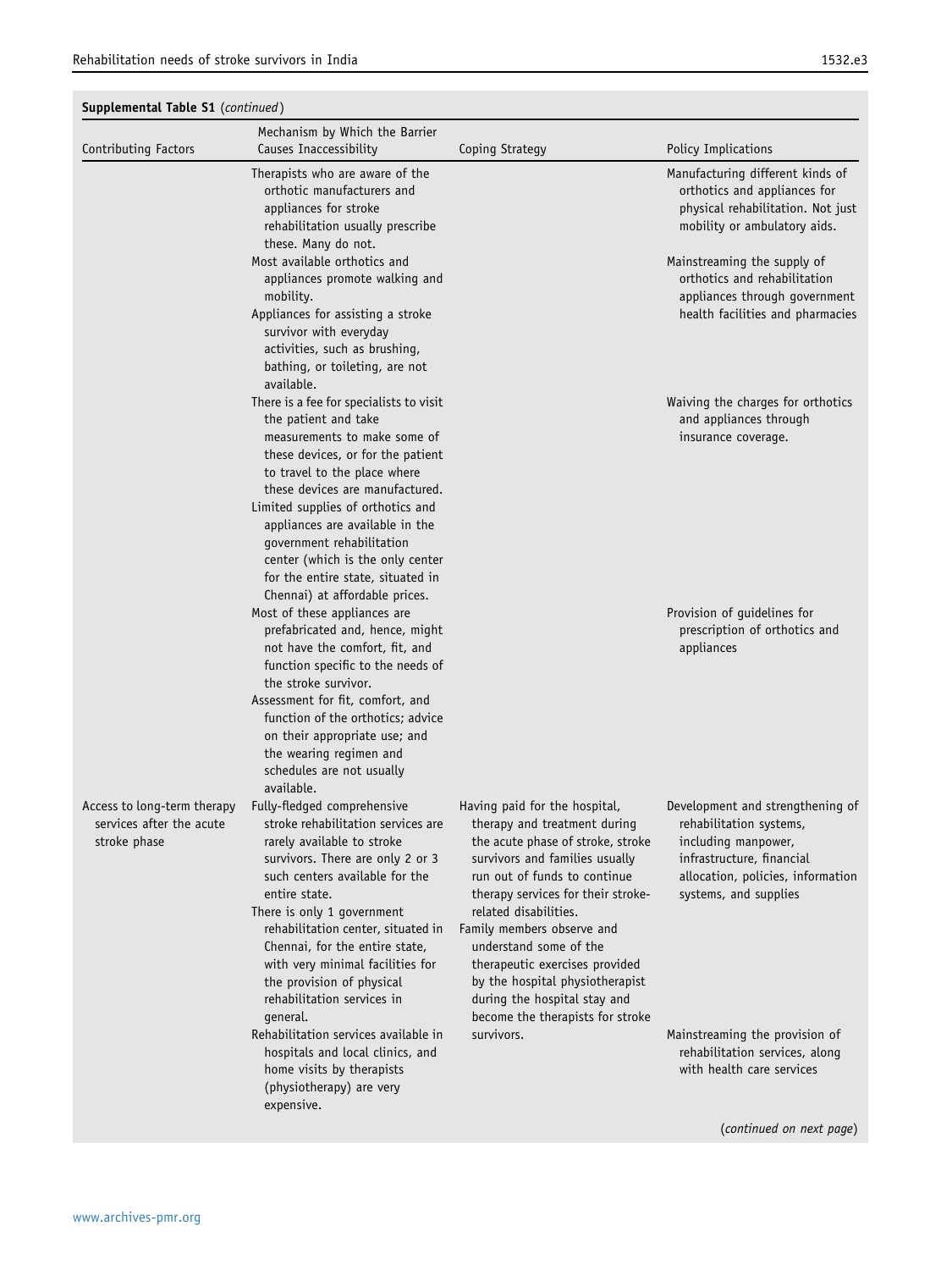| <b>Supplemental Table S1</b> (continued) |                                                                                                                                                                                                                                                                                                                                                                                                                                    |                 |                                                                                                                                                    |
|------------------------------------------|------------------------------------------------------------------------------------------------------------------------------------------------------------------------------------------------------------------------------------------------------------------------------------------------------------------------------------------------------------------------------------------------------------------------------------|-----------------|----------------------------------------------------------------------------------------------------------------------------------------------------|
| Contributing Factors                     | Mechanism by Which the Barrier<br>Causes Inaccessibility                                                                                                                                                                                                                                                                                                                                                                           | Coping Strategy | Policy Implications                                                                                                                                |
|                                          | Stroke survivors and caregivers<br>have to travel to the<br>rehabilitation center every day<br>to avail themselves of these<br>services, which adds to the cost<br>of treatment.                                                                                                                                                                                                                                                   |                 | Promoting organized systems of<br>provision of care and support for<br>individuals affected by stroke                                              |
|                                          | Home visits by physiotherapists<br>are based on the availability and<br>convenience of the therapists.<br>Community-based rehabilitation<br>services for persons with<br>disability generally are not<br>available to those most in need<br>of these services and who<br>cannot afford to pay for them.<br>Hospitals do not have any follow-<br>up pathways for patients who<br>have been treated for stroke in<br>their hospital. |                 | Increasing the availability of<br>qovernment-led rehabilitation<br>services (free). Waiving the cost<br>of services through insurance<br>coverage. |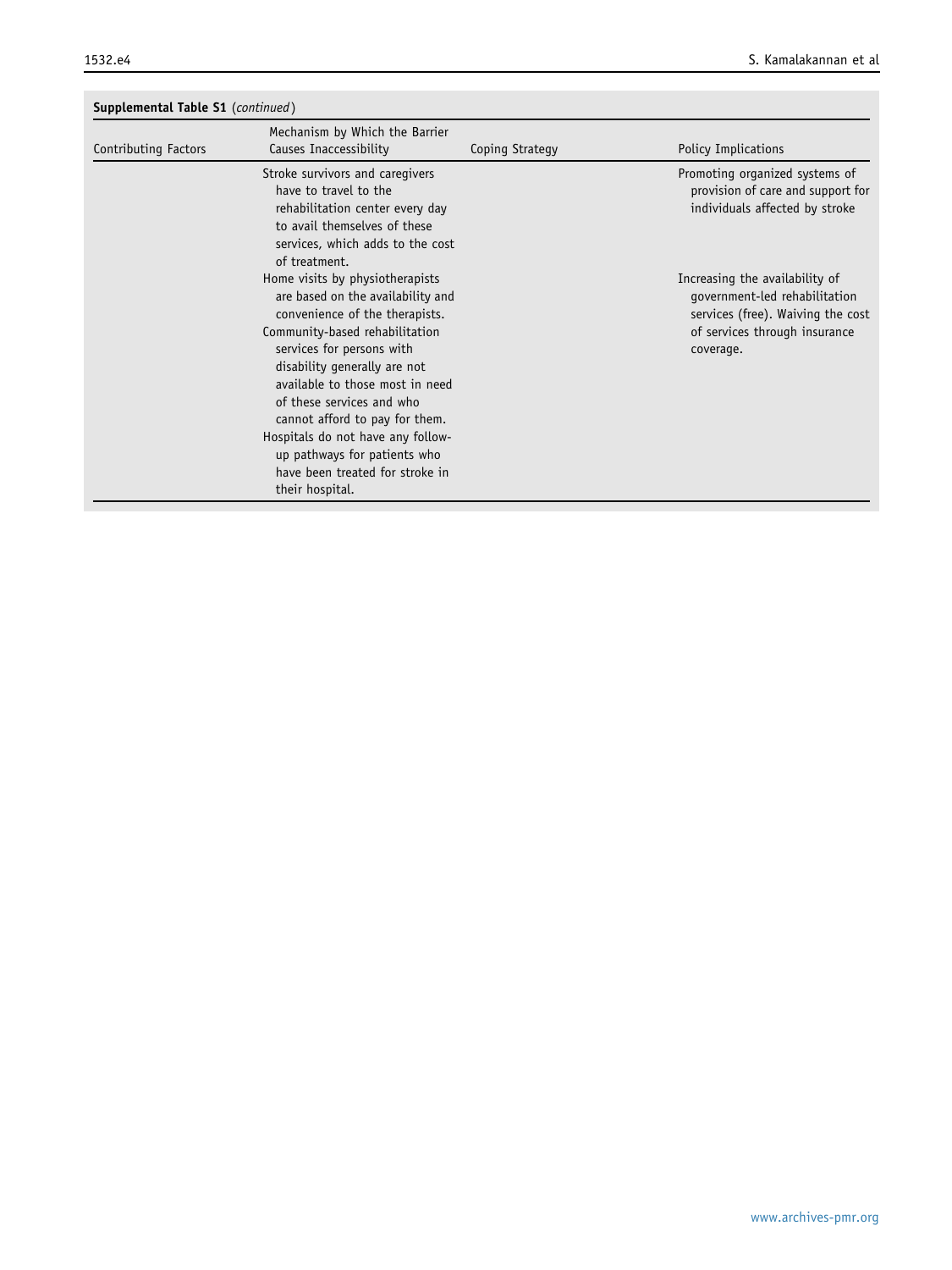| Contributing Factors                                                                                                                                                                                                                | Mechanism by Which the Factors<br><b>Escalate the Needs</b>                                                                                                                                                                                                                                                                                                                                                                                                                                                                                                                                                                                                                                                         | Common Practice                                                                                                                                                                                                                                                                                                                                                                                                                                                                                                                     | Implication for Providers                                                                                                                                                                                                                                                                                                                                                                                                                                                                                                                       |
|-------------------------------------------------------------------------------------------------------------------------------------------------------------------------------------------------------------------------------------|---------------------------------------------------------------------------------------------------------------------------------------------------------------------------------------------------------------------------------------------------------------------------------------------------------------------------------------------------------------------------------------------------------------------------------------------------------------------------------------------------------------------------------------------------------------------------------------------------------------------------------------------------------------------------------------------------------------------|-------------------------------------------------------------------------------------------------------------------------------------------------------------------------------------------------------------------------------------------------------------------------------------------------------------------------------------------------------------------------------------------------------------------------------------------------------------------------------------------------------------------------------------|-------------------------------------------------------------------------------------------------------------------------------------------------------------------------------------------------------------------------------------------------------------------------------------------------------------------------------------------------------------------------------------------------------------------------------------------------------------------------------------------------------------------------------------------------|
| 1. Lack of awareness about<br>the risk factors for stroke                                                                                                                                                                           | Poor control and management of<br>modifiable risk factors for<br>stroke, including hypertension,<br>diabetes, lack of physical<br>activity, obesity, excessive<br>consumption of tobacco and<br>alcohol that can lead to the<br>recurrence of stroke among<br>those who have already suffered<br>one                                                                                                                                                                                                                                                                                                                                                                                                                | Affected individuals and families<br>believe that taking the drugs<br>prescribed by doctors will<br>resolve problems and do not<br>think that lifestyle<br>modifications are required.                                                                                                                                                                                                                                                                                                                                              | Provision of detailed information<br>to affected individuals and their<br>families about modifiable and<br>nonmodifiable risk factors for<br>stroke and the ways to control or<br>manage their exposure to them                                                                                                                                                                                                                                                                                                                                 |
| 2. Lack of awareness about<br>the warning signs of<br>stroke                                                                                                                                                                        | Individuals and families do not<br>identify or recognize the<br>warning signs of stroke, thereby<br>delaying the process of acute<br>stroke treatment and care,<br>which, in turn, could worsen the<br>brain damage caused by a<br>stroke.                                                                                                                                                                                                                                                                                                                                                                                                                                                                          | Affected individuals and families<br>realize that a stroke has<br>occurred only after the<br>symptoms have worsened;<br>before then, it was considered as<br>general body fatigue, fever, or<br>tiredness.                                                                                                                                                                                                                                                                                                                          | Provision of information or a mass<br>awareness campaign to the<br>individuals affected and their<br>families about the warning signs<br>of stroke to identify and initiate<br>early treatment                                                                                                                                                                                                                                                                                                                                                  |
| 3. Lack of awareness about<br>the golden hours for<br>treatment                                                                                                                                                                     | There is delay in identifying the<br>occurrence of stroke. This<br>identification happens only<br>when the patient is taken to a<br>tertiary hospital. Early<br>identification and management<br>of stroke could limit brain<br>damage and life-threatening<br>situations for the stroke<br>survivor.                                                                                                                                                                                                                                                                                                                                                                                                               | Family members identify some kind<br>of illness and weakness and take<br>the patient to a nearest local<br>clinic. Based on the advice from<br>the doctor in the local clinic,<br>the family members decide<br>whether the individual affected<br>should be taken to a tertiary<br>hospital or can be managed back<br>at home with the drugs<br>recommended by the doctor at<br>the clinic.                                                                                                                                         | Doctors in the clinic and hospitals<br>should be able to identify stroke<br>based on history and<br>examination and refer the<br>individual affected to the<br>nearest tertiary care hospital (if<br>treatment cannot be provided in<br>their hospital) as soon as<br>possible. Since affected<br>individuals have a tendency to<br>go back home if they are feeling<br>better, they should be advised<br>about the golden hours of<br>treatment for stroke and should<br>be encouraged to seek treatment<br>promptly.                          |
| 4. Lack of awareness about<br>places where appropriate<br>stroke treatment and<br>rehabilitation is available<br>5. Lack of awareness about<br>treatment for stroke<br>6. Lack of awareness about<br>rehabilitation after<br>stroke | Based on the family's/individual's<br>values, beliefs, health-seeking<br>behavior, previous knowledge<br>about stroke and the financial<br>situation, a decision is made<br>about where to seek treatment<br>of stroke. However, the decision<br>often leads stroke survivors to<br>visit a minimum of 2 or 3<br>hospitals for treatment when<br>they have a stroke for the first<br>time. Stroke survivors and their<br>families usually seek treatment<br>at hospitals that can "cure" the<br>problem, according to their<br>beliefs. In doing so, their funds<br>dry up by the time they<br>understand where they can<br>receive the most appropriate<br>services. Many choose to seek<br>nonbiomedical forms of | "Hospital shopping" is a common<br>practice. People shop for<br>hospitals and therapies that<br>might have a "cure" for their<br>stroke. Friends and family<br>provide advice about various<br>nonbiomedical treatments for<br>stroke, such as siddha,<br>Ayurveda, and traditional<br>healing practices.<br>In most rural areas, people seek<br>the help of traditional healers.<br>In some urban areas people also<br>seek traditional healing, siddha,<br>and Ayurvedic treatment,<br>believing that these can "cure"<br>stroke. | Stroke treatment and<br>rehabilitation service providers<br>(government and private) could<br>inform the public or individuals<br>affected about the importance<br>of appropriate treatment and<br>rehabilitation after stroke,<br>during their acute hospital<br>treatment and recovery, through<br>their health care providers.<br>They could also conduct stroke<br>awareness campaigns about<br>their services through various<br>communication media and<br>create awareness about<br>appropriate services for stroke<br>among the public. |
|                                                                                                                                                                                                                                     |                                                                                                                                                                                                                                                                                                                                                                                                                                                                                                                                                                                                                                                                                                                     |                                                                                                                                                                                                                                                                                                                                                                                                                                                                                                                                     | (continued on next page)                                                                                                                                                                                                                                                                                                                                                                                                                                                                                                                        |

<span id="page-11-0"></span>Supplemental Table S2 Information needs of stroke survivors and their families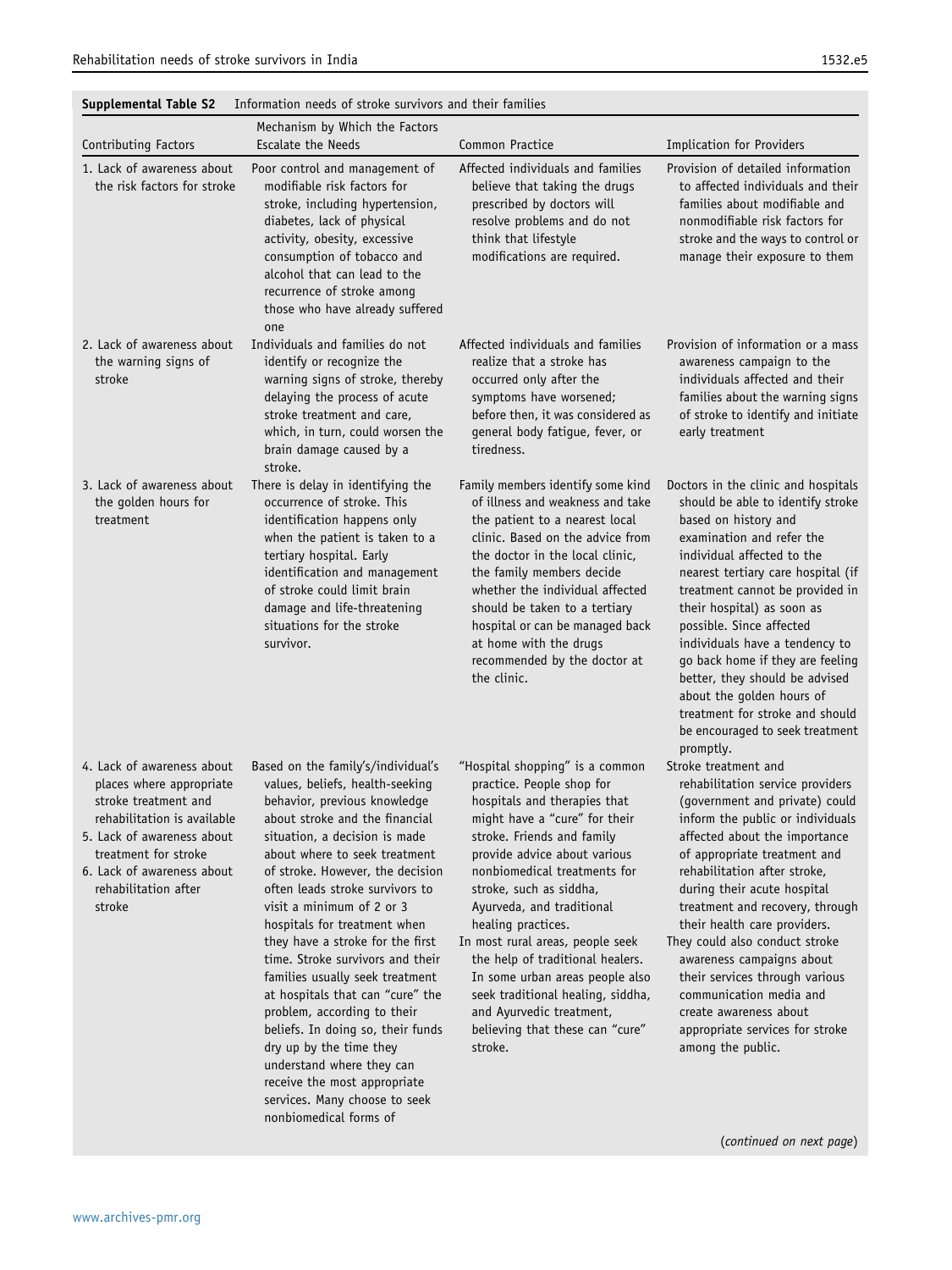| Supplemental Table S2 (continued) |                                                                                                                                                                                                                                                                                                                                                                                                                                                                       |                                                                                                                                                                                                                                                                                                                                                                                                                                                                                                                                                                                                             |                                                                                                                                                                                                                                                                                                                                                                                                                                                                                                                          |
|-----------------------------------|-----------------------------------------------------------------------------------------------------------------------------------------------------------------------------------------------------------------------------------------------------------------------------------------------------------------------------------------------------------------------------------------------------------------------------------------------------------------------|-------------------------------------------------------------------------------------------------------------------------------------------------------------------------------------------------------------------------------------------------------------------------------------------------------------------------------------------------------------------------------------------------------------------------------------------------------------------------------------------------------------------------------------------------------------------------------------------------------------|--------------------------------------------------------------------------------------------------------------------------------------------------------------------------------------------------------------------------------------------------------------------------------------------------------------------------------------------------------------------------------------------------------------------------------------------------------------------------------------------------------------------------|
| Contributing Factors              | Mechanism by Which the Factors<br><b>Escalate the Needs</b>                                                                                                                                                                                                                                                                                                                                                                                                           | <b>Common Practice</b>                                                                                                                                                                                                                                                                                                                                                                                                                                                                                                                                                                                      | <b>Implication for Providers</b>                                                                                                                                                                                                                                                                                                                                                                                                                                                                                         |
| 7. Lack of awareness about        | treatment and care (eq,<br>traditional healing, siddha) in<br>search of a cure, rather than<br>seeking biomedical treatment at<br>an appropriate time. This delay<br>in treatment and rehabilitation<br>increases the severity of<br>poststroke disability and the<br>stroke survivor's dependency on<br>others to perform their day-to-<br>day activities.<br>Understanding and accepting key                                                                        | Many stroke survivors discontinue                                                                                                                                                                                                                                                                                                                                                                                                                                                                                                                                                                           | Providers could initiate                                                                                                                                                                                                                                                                                                                                                                                                                                                                                                 |
| recovery after stroke             | facts about stroke and stroke-<br>related disability is a major<br>concern for most stroke<br>survivors and their families.<br>They invest money and seek<br>various kinds of treatment to<br>cure stroke. There is a strong<br>expectation that the individuals<br>affected will resume their role<br>and routine as usual after any<br>kind of treatment or therapy,<br>but, when it does not happen,<br>the stroke survivors and their<br>families are in despair. | therapy or other<br>treatments-even<br>medication-and stay at home.<br>They become dependent on<br>other people for engaging in<br>their previous family, social, and<br>work roles. Some stroke<br>survivors become completely<br>dependent on their family, and<br>they may or may not receive<br>appropriate care and support.<br>Especially because of the<br>delayed treatment resulting<br>from hospital shopping, the<br>survivors' poststroke condition<br>tends to be poor and, therefore,<br>the level of dependency is high.<br>This also increases the financial<br>burden borne by the family. | community-based rehabilitation<br>programs, even if only for<br>patients who come to their<br>hospital for stroke treatment.<br>Active (stroke survivors visit<br>hospital) and passive follow-ups<br>(providers visit stroke survivors)<br>of stroke survivors and their<br>families in the form of support<br>groups, home visits, day clinics,<br>and melas (get-together) could<br>promote better understanding<br>about the recovery process and<br>life after stroke among stroke<br>survivors and their families. |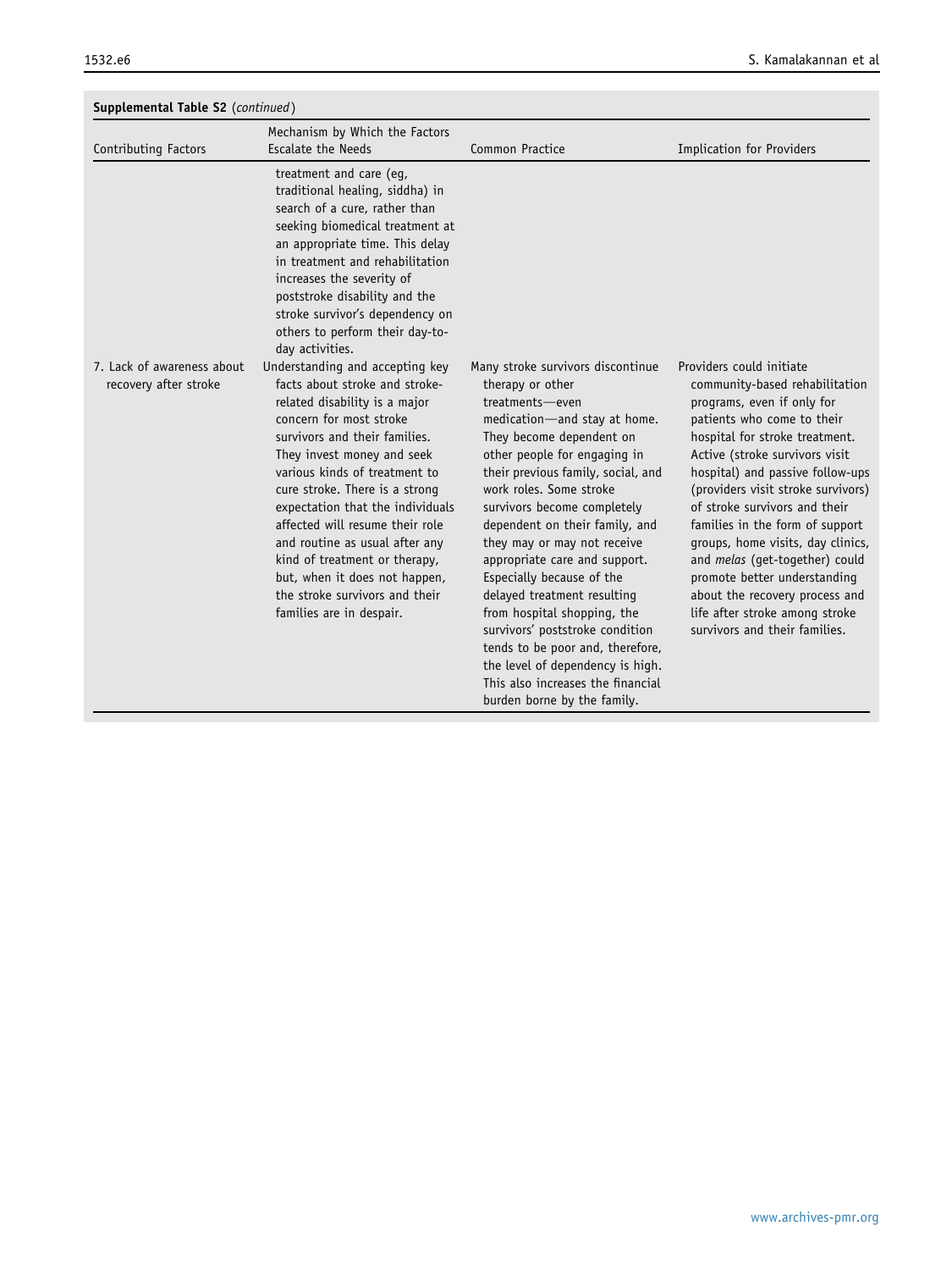<span id="page-13-0"></span>

| <b>Supplemental Table S3</b>                              | Support needs of stroke survivors                                                                                                                                                                                                                                                                                                                                                                                                                                                                                        |                                                                                                                                                                                                                                                                                                                                                                  |                                                                                                                                                                                                                                  |
|-----------------------------------------------------------|--------------------------------------------------------------------------------------------------------------------------------------------------------------------------------------------------------------------------------------------------------------------------------------------------------------------------------------------------------------------------------------------------------------------------------------------------------------------------------------------------------------------------|------------------------------------------------------------------------------------------------------------------------------------------------------------------------------------------------------------------------------------------------------------------------------------------------------------------------------------------------------------------|----------------------------------------------------------------------------------------------------------------------------------------------------------------------------------------------------------------------------------|
| Contributing Factors                                      | Mechanism by Which the Factors<br><b>Escalate the Needs</b>                                                                                                                                                                                                                                                                                                                                                                                                                                                              | Common Practice                                                                                                                                                                                                                                                                                                                                                  | Implication for Providers                                                                                                                                                                                                        |
| Change in family dynamics                                 | Role changes and role reversals in<br>the family are very common<br>when a family member is<br>affected by stroke. Sometimes,<br>the breadwinner has to stop<br>working and support the stroke<br>survivor and other members of<br>the family. Sometimes, the one<br>who was supporting the children<br>and the breadwinner has to start<br>work and earn money.<br>Sometimes, 1 person has to<br>manage many roles, supporting<br>the stroke survivor, family, or<br>children and also earning money<br>for the family. | In a nuclear family, if there is only<br>1 person to provide support (eg,<br>husband or wife), this person<br>takes over all roles and performs<br>these as far as he/she can (role<br>reversals and role change).<br>In a joint family, other family<br>members share various roles to<br>support both the stroke<br>survivors and the family (role<br>sharing) | Providers can counsel the family<br>members and caregivers and<br>help them prepare for a change<br>in family dynamics.                                                                                                          |
| Availability of the<br>caregivers                         | If there is only 1 person to take<br>over the role of the stroke<br>survivor and also to support<br>him/her, it becomes very<br>difficult for that person to<br>provide good care and support<br>to the stroke survivor. The<br>family usually moves into a crisis<br>situation until other family<br>members or friends come<br>forward for support.                                                                                                                                                                    | It becomes a substantial burden<br>for the caregiver to manage<br>various different roles<br>effectively. Over a period of<br>time, he/she may become<br>depressed and physically frail.                                                                                                                                                                         | Providers could inform the family<br>members about the possibilities<br>of role changes and discuss ways<br>to effectively manage crises and<br>family disputes.                                                                 |
|                                                           | If more than 1 person is available<br>to support, the women (wife,<br>daughter) in the family usually<br>take care of the stroke survivor.<br>Men often assist in hospital<br>follow-ups and also support the<br>family financially. Absence of<br>clarity in one's new role leads to<br>role clashes. For example, a<br>woman might find it difficult to<br>transfer an obese patient to<br>wash them or assist in shifting<br>them from one place to another.                                                          | Role clashes and family disputes<br>are very common in this<br>situation. In addition to the<br>problems caused by stroke,<br>affected individuals bear the<br>additional burden of role clashes<br>and family disputes.                                                                                                                                         |                                                                                                                                                                                                                                  |
| Willingness of the<br>caregivers to engage and<br>support | Caregivers with very little<br>willingness, interest, or<br>motivation to support the stroke<br>survivor do not provide<br>appropriate care and support.<br>The stroke survivor might then<br>experience various stroke-<br>related complications.                                                                                                                                                                                                                                                                       | Deformities and contractures are<br>very common among stroke<br>survivors who are not positioned<br>well. Pressure sores are common<br>if affected individuals are not<br>mobilized at regular intervals.                                                                                                                                                        | Providers can empower caregivers<br>by informing, engaging and<br>training them in various aspects<br>of support and care for the<br>stroke survivor and his/her<br>family during the period of acute<br>stroke hospitalization. |
| Time constraints                                          | Caregivers sometimes do not have<br>time to manage their own roles,<br>take on an additional role, and<br>support the stroke survivor.<br>Support to the stroke survivor<br>becomes possible only when the<br>caregivers are free from their<br>usual roles.                                                                                                                                                                                                                                                             | Most often, expected support is<br>either delayed or not provided.<br>For example, stroke survivors<br>might not receive their<br>medications on time.<br>Sometimes, the caregivers skip<br>over the exercise sessions for<br>the stroke survivors.                                                                                                              |                                                                                                                                                                                                                                  |
|                                                           |                                                                                                                                                                                                                                                                                                                                                                                                                                                                                                                          |                                                                                                                                                                                                                                                                                                                                                                  | (continued on next page)                                                                                                                                                                                                         |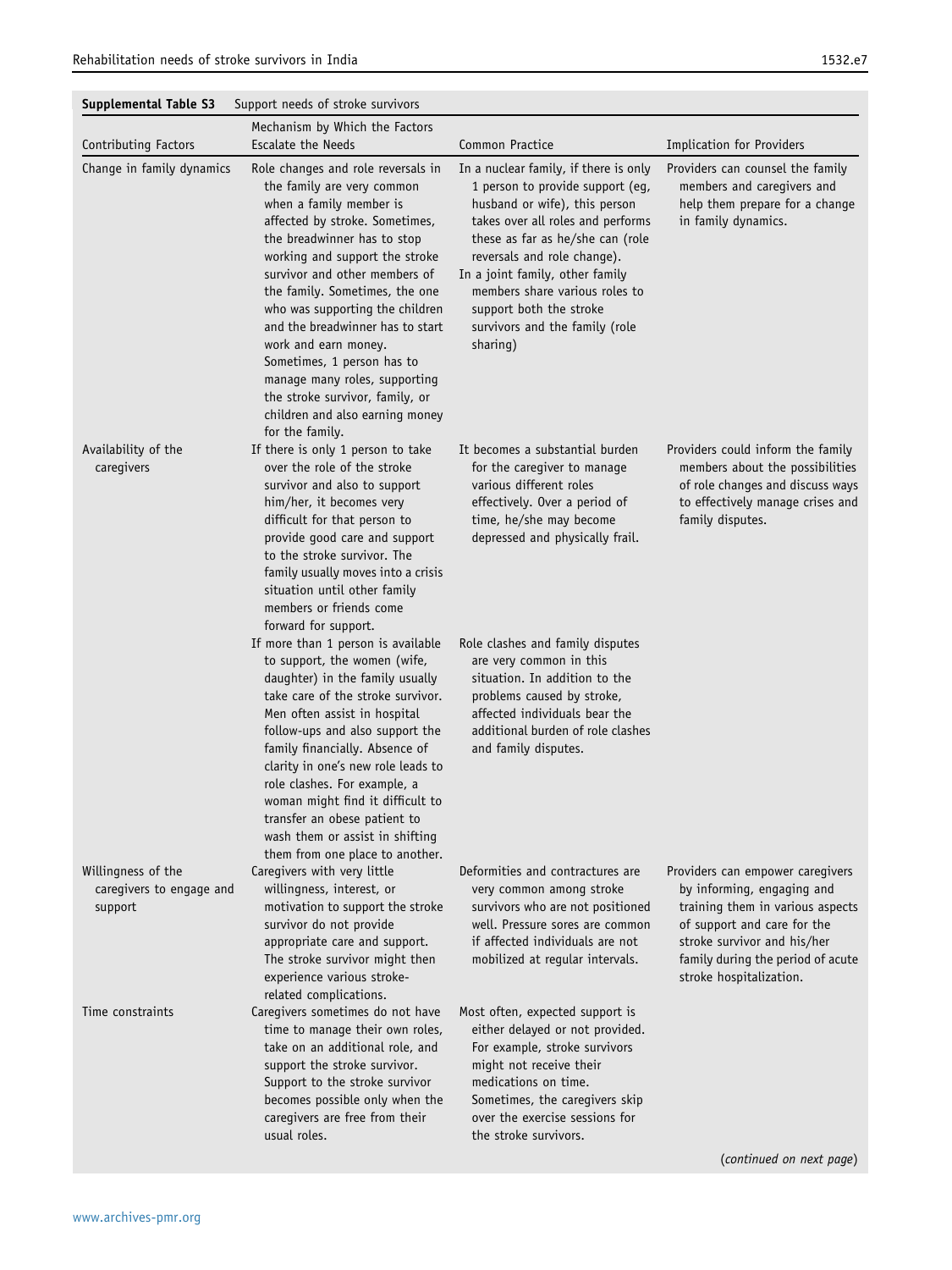| Contributing Factors                                          | Mechanism by Which the Factors<br><b>Escalate the Needs</b>                                                                                                                                                                                                                                                                                                                                                | Common Practice                                                                                                                                                                                                                                                                                   | <b>Implication for Providers</b>                                                                                                                                                                                                                                                                                                                                                                                                            |
|---------------------------------------------------------------|------------------------------------------------------------------------------------------------------------------------------------------------------------------------------------------------------------------------------------------------------------------------------------------------------------------------------------------------------------------------------------------------------------|---------------------------------------------------------------------------------------------------------------------------------------------------------------------------------------------------------------------------------------------------------------------------------------------------|---------------------------------------------------------------------------------------------------------------------------------------------------------------------------------------------------------------------------------------------------------------------------------------------------------------------------------------------------------------------------------------------------------------------------------------------|
| Financial constraints                                         | If the stroke survivor was the only<br>earning member of the family, it<br>becomes very difficult for<br>caregivers to meet the financial<br>needs of the family and meet the<br>rehabilitation needs of the<br>stroke survivor.                                                                                                                                                                           | Money is borrowed or property and<br>jewels are pledged for managing<br>the family and supporting the<br>treatment and rehabilitation<br>expenses for the stroke survivor<br>and the family.                                                                                                      | Providers should have an<br>appropriate therapeutic<br>justification (clinical reason) for<br>the services provided to the<br>stroke survivor. Delaying the<br>rehabilitation process and<br>charging unreasonably for<br>treatment should be avoided.                                                                                                                                                                                      |
|                                                               | If caregivers take over the role of<br>the breadwinner, they might not<br>be able to generate an income<br>for the family in the same way<br>that the previous breadwinner<br>did.                                                                                                                                                                                                                         | There are many tradeoffs in the<br>usual family expenditure in<br>order to support the stroke<br>survivor.                                                                                                                                                                                        | Providers can engage families and<br>stroke survivors in setting<br>achievable goals during their stay<br>for treatment and rehabilitation.<br>This might reduce the cost of<br>therapy and treatment charges.                                                                                                                                                                                                                              |
|                                                               | Sometimes, the earning member of<br>the family finds it difficult to<br>continue paying for the medical<br>and rehabilitation services for<br>the stroke survivor.                                                                                                                                                                                                                                         | Rehabilitation services for the<br>stroke survivor are discontinued<br>at some point in time.                                                                                                                                                                                                     |                                                                                                                                                                                                                                                                                                                                                                                                                                             |
| Values, beliefs and health<br>seeking behaviors               | Values, beliefs, and health-seeking<br>behaviors of the caregivers<br>related to stroke rehabilitation<br>and treatment strongly influence<br>the level of support given to<br>stroke survivors. If caregivers feel<br>that traditional practices could<br>help the affected individual, then<br>the physical rehabilitation for<br>stroke is completely ignored.                                          | Most often, stroke survivors do not<br>have any say in the decision<br>made about their treatment by<br>the caregivers. They trust their<br>family and caregiver decisions<br>and explore various treatment<br>options without having any<br>clarity about the decision made.                     | Providers could inform and explain<br>in detail the various options<br>available for treatment of<br>stroke, their purposes, and the<br>pros and cons of these treatment<br>options.                                                                                                                                                                                                                                                        |
| Caregivers' awareness<br>about stroke                         | The caregivers' awareness and<br>understanding about stroke<br>affect the ways in which support<br>needs are identified and<br>provided.                                                                                                                                                                                                                                                                   | Lack of awareness among the<br>caregivers about stroke is usually<br>one of the most common reasons<br>for the delay in provision of<br>appropriate treatment and care<br>for the stroke survivor.                                                                                                | Providers could educate the<br>caregivers about stroke and the<br>appropriate management of<br>poststroke disability.                                                                                                                                                                                                                                                                                                                       |
| Knowledge about caring<br>and supporting a stroke<br>survivor | Lack of knowledge about the exact<br>ways of providing care and support<br>to a stroke survivor affect the<br>postacute prognosis (recovery) of<br>the stroke survivor. This results in<br>poststroke complications such as<br>pressure sores, tightness,<br>contractures, and deformities of<br>the affected side of the body.                                                                            | Caregivers are ignorant about the<br>advantages of positioning,<br>exercises, use of pillows and<br>devices for supporting the<br>affected hands and legs of the<br>stroke survivor, and engagement<br>of the affected individual in<br>daily tasks.                                              | Information about basic, home-<br>based techniques to care and<br>support the stroke survivor could<br>be provided to the caregivers.                                                                                                                                                                                                                                                                                                       |
| Sex                                                           | Female caregivers are usually<br>involved in supporting the<br>stroke survivor with their<br>personal care. But in many<br>situations, female caregivers are<br>dependent on a male caregiver<br>for shifting, lifting, and<br>transporting the stroke survivor.<br>The routine support for personal<br>care of the stroke survivor<br>becomes inconsistent and not as<br>expected by the stroke survivor. | Most stroke survivors prefer a male<br>caregiver for mobilizing them to<br>perform personal care tasks.<br>Until then, they manage their<br>personal care on the bed itself<br>(with bedpan, urinal, sponge<br>bath, and a setup environment<br>kept within the reach of the<br>stroke survivor). | Irrespective of the sex and age of<br>the stroke survivor, providers<br>should involve the stroke<br>survivor, primary caregiver, and<br>key members of the family while<br>sharing any treatment plans and<br>advice for the stroke survivor.<br>Providers should be cognizant<br>about the implications of the<br>stroke survivor's sex and age<br>when helping the family make<br>decisions about treatment and<br>rehabilitation goals. |

(continued on next page)